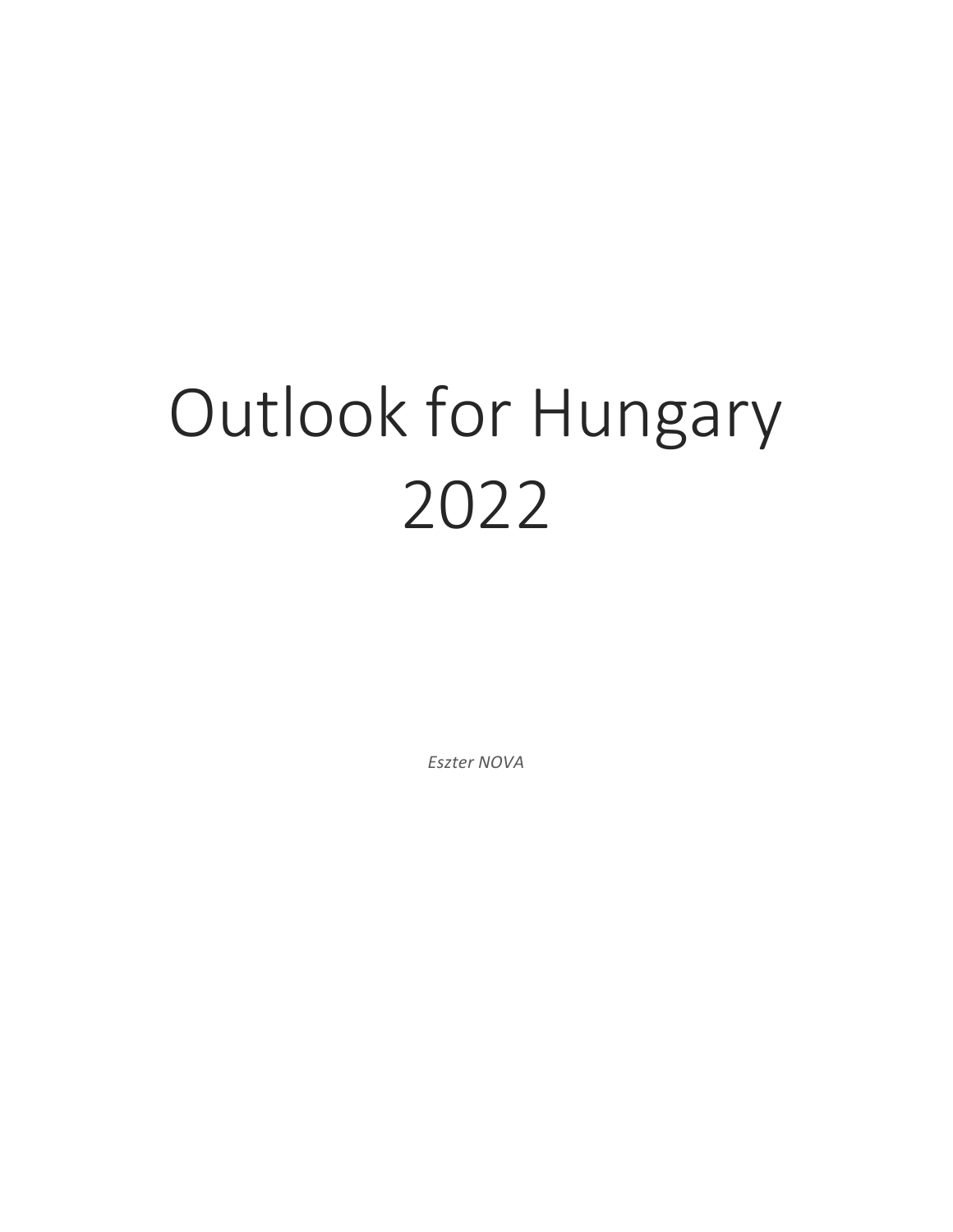#### Contents

| 1.                                                                                  |  |
|-------------------------------------------------------------------------------------|--|
|                                                                                     |  |
| 2.                                                                                  |  |
|                                                                                     |  |
| Who is Péter Márki-Zay, the prime ministerial candidate of the united opposition?13 |  |
|                                                                                     |  |
|                                                                                     |  |
|                                                                                     |  |
|                                                                                     |  |
|                                                                                     |  |
|                                                                                     |  |
|                                                                                     |  |
|                                                                                     |  |
|                                                                                     |  |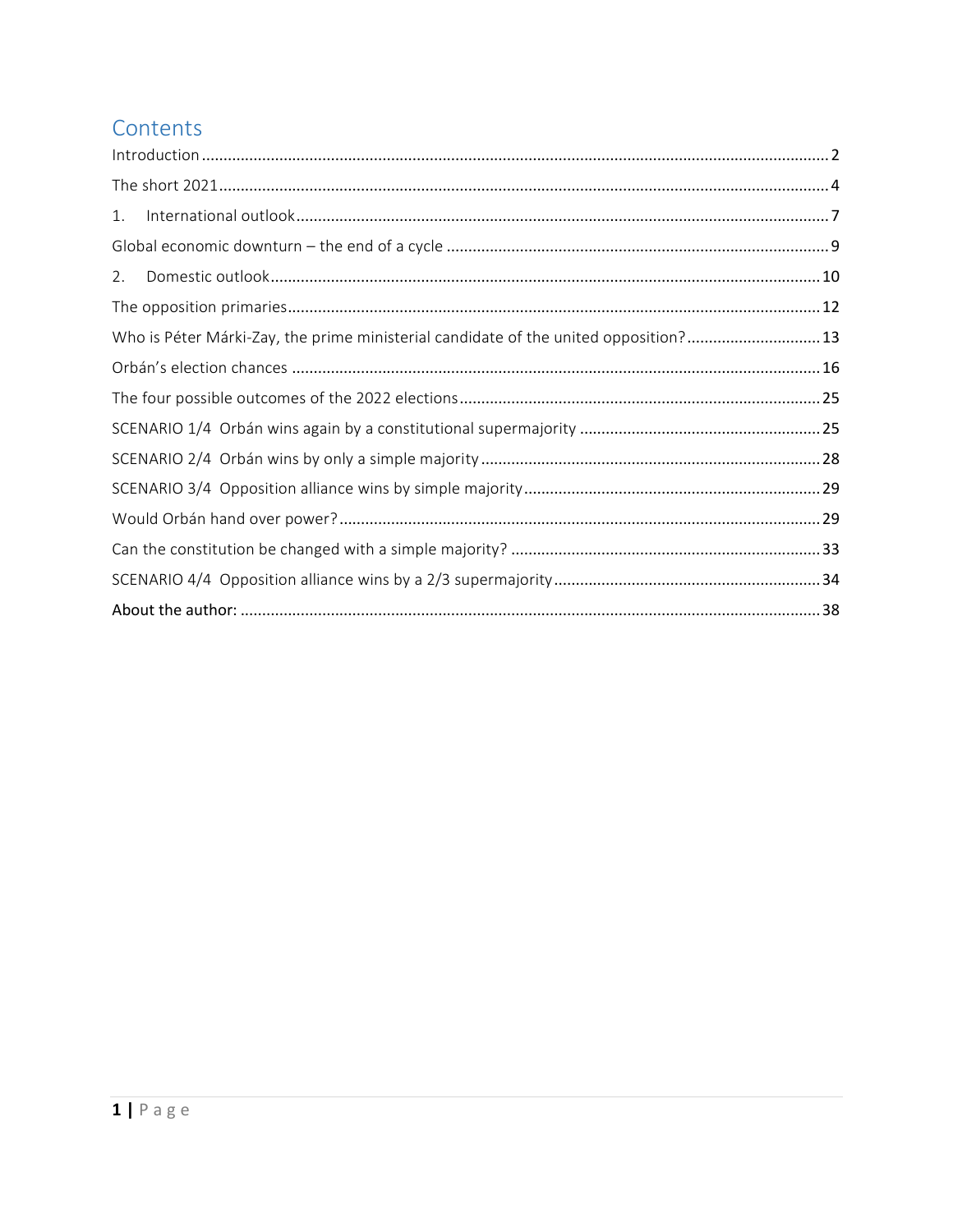<span id="page-2-0"></span>2022 will be the year of a momentous election in Hungary. We can't see past it but we can line up the forces that shape the outcome. We will analyze the four possible scenarios of election results – supermajority or simple majority to either side – and what may come after.

Since the Orbán-regime is changing the rules of the game and springs new problems and realities at the country virtually every day, every attempt at guessing the future is extraordinarily futile. Today, we can see the picture of an indebted country with an empty budget and mighty economic troubles inherited by anyone who wins in 2022 – tomorrow a new set of measures might paint that picture even darker.

The governability of the country is at stake. By now only Orbán himself has the power to govern. If his person is replaced, even within his own party, his successor would be in trouble with the powerful institutional and economic forces that Orbán created to mess with a potential successor. After Orbán the governability of the country will be damaged.

The international political landscape has substantially changed in the last year and the trend of aspiring western autocrats appears to be reversed. Orbán has lost many political allies (in the sense that they lost power in their own countries) and clings to the remaining few. While posing as the vanguard of the autocratic movement, his political fate is not really in his own hands. It will likely be sealed by whatever happens in the global arena. The events that transpire between the great powers are impossible to predict  $-$  yet they will have the greatest impact on what happens in Hungarian politics.

Orbán has recently described himself as the thorn in the side of the European Union – and that is the scope of what he can be in Europe. Nothing less, but nothing more either.

The global economic landscape has also shifted and a long overdue economic downturn appears to have arrived – it is only a matter of time until politicians are forced to admit it. For Orbán the economy is now a race against time: will it collapse before the elections and collapse on him or will it drown the next government? He appears to be fully aware that he never governed through an economic downturn. Indeed, both times he rose to power on the wave of discontent against its predecessors caused by economic crises. And both times he was helped by the fact that his predecessors felt obliged to fix the economy by austerity packages before the elections – duly losing to Orbán and leaving him a better economy. Orbán may have found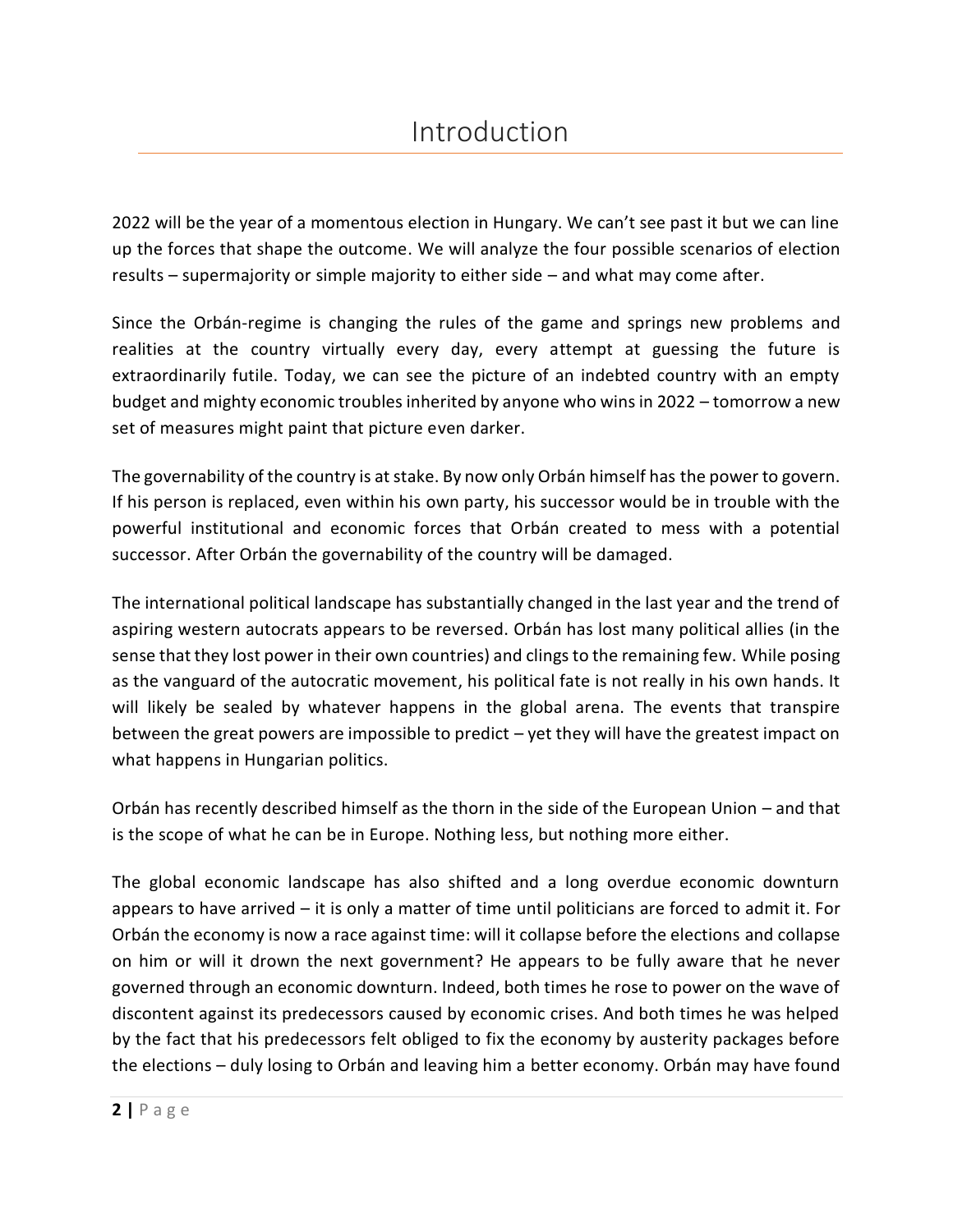himself in their unenviable position, but he is not going to make that mistake to do a favor to his successor. He is bent on leaving an empty budget, heavy-handed price controls, a mountain of debt and the full fallout from the runaway inflation on his successor.

This is why some question whether he wants to win in 2022 – or by what degree. Letting his opposition be buried under the avalanche of problems would allow him to sail back into power in 2026 the latest, maybe earlier, and blame the hardship on his opponents. This speculation is supported by the evident efforts to both win the elections (by the biggest ever election giveaway) and to prepare to lose it (by outsourcing economic and political power into loyalist hands and out of the reach of any future government). An opposition that only wins by a simple majority will be a lame duck and can not claw back any of the power or assets by legal means.

After a brief summary of the events and trends of 2021 (both domestic and global) the analysis will focus on the four election scenarios in Hungary, their possible consequences and what happens next.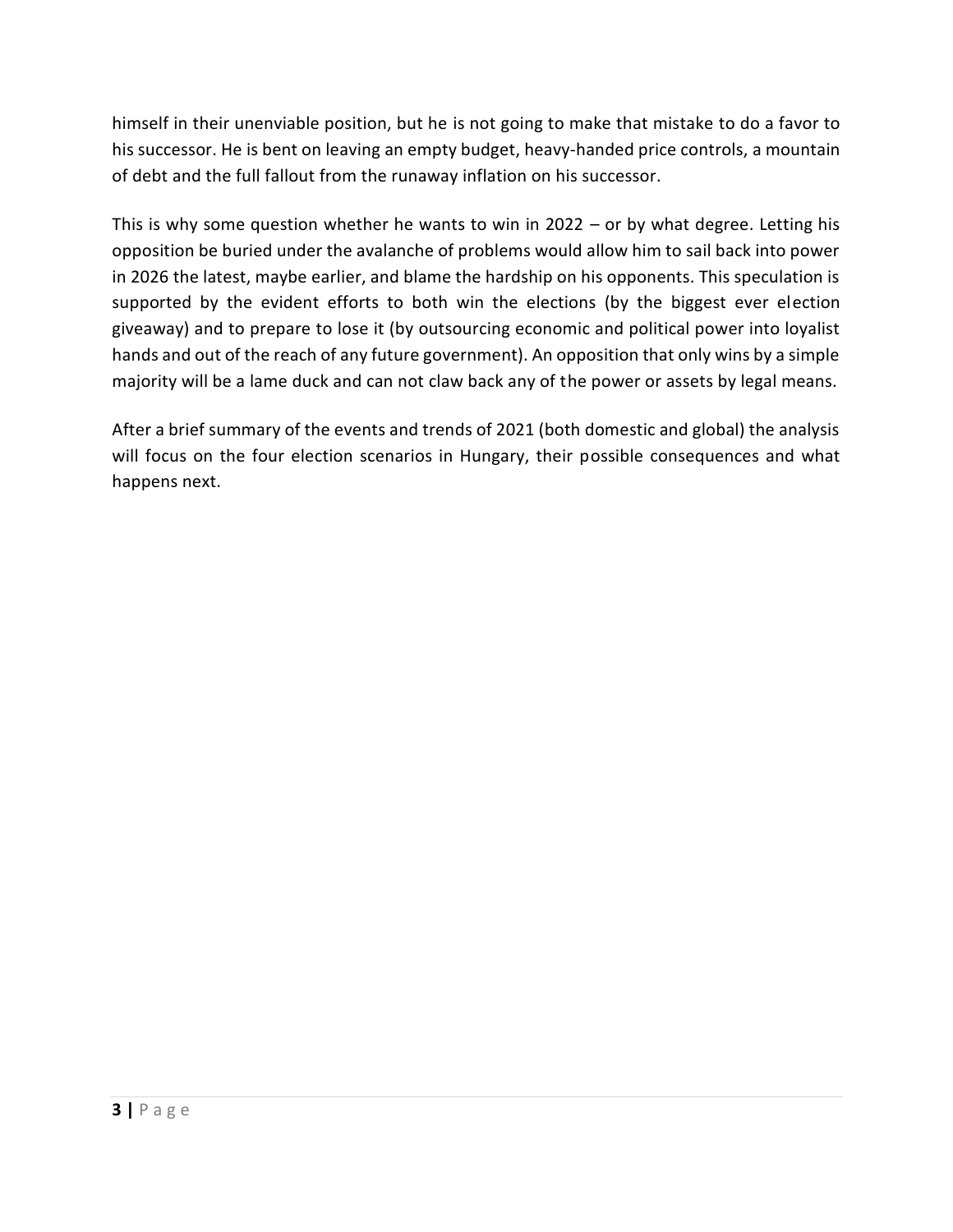<span id="page-4-0"></span>2021 didn't just feel like a blur due to the pandemic. Hungarian political developments have also been a mere extension of 2020. The dilemmas and priorities haven't changed – culminating in the general elections on April 3, 2022 – and it has been the rationale behind everything that happened in 2021.

The punishment of opposition cities continued as expected but Orbán has also made steps to prepare for losing 2022. Orbán's efforts to cement his loyalists in positions of power in case of a loss has been a much-discussed development in its own right. And while it is hopeful news for those who wish for a regime change, it is a bad news to the country, the budget and the legal system. Meanwhile, Orbán's efforts to prepare for losing have coincided with his efforts of securing his victory. At any rate, he sent every last man and every last forint in the budget into war – and then some.

At the same time it is not obvious that he really should want to win. Given the state of the economy and the coming economic downturn, whoever wins this election will lose. He appears to be fully aware of that – as well as of his pure luck that followed him when it comes to economic circumstances, and that luck might run out any time. Weathering the storm in opposition and returning triumphantly after the crisis swept them away is not necessarily a losing strategy – especially if he can make sure that the next government will have no legal or economic power to get anything done, and if he can still control a large part of the media to spin public perception about the next government.

Orbán's visible domestic priorities before the 2022 elections have been:

- To outsource as much public wealth into private (loyalist) hands as possible, eclipsing even the post-1989 privatization is scope, but with no benefit to the state.

The "foundation" method of playing public funds into private (crony) hands has been first used at the central bank. By the time the scandal broke in 2016 the central bank has already outsourced around a billion dollars into foundations.<sup>1</sup> When the revelations were made

 $\overline{a}$ 

<sup>&</sup>lt;sup>1</sup> A summary of the main points of scandal can be found at index.hu [https://index.hu/aktak/az\\_mnb](https://index.hu/aktak/az_mnb-alapitvanyok_botranya/)[alapitvanyok\\_botranya/](https://index.hu/aktak/az_mnb-alapitvanyok_botranya/)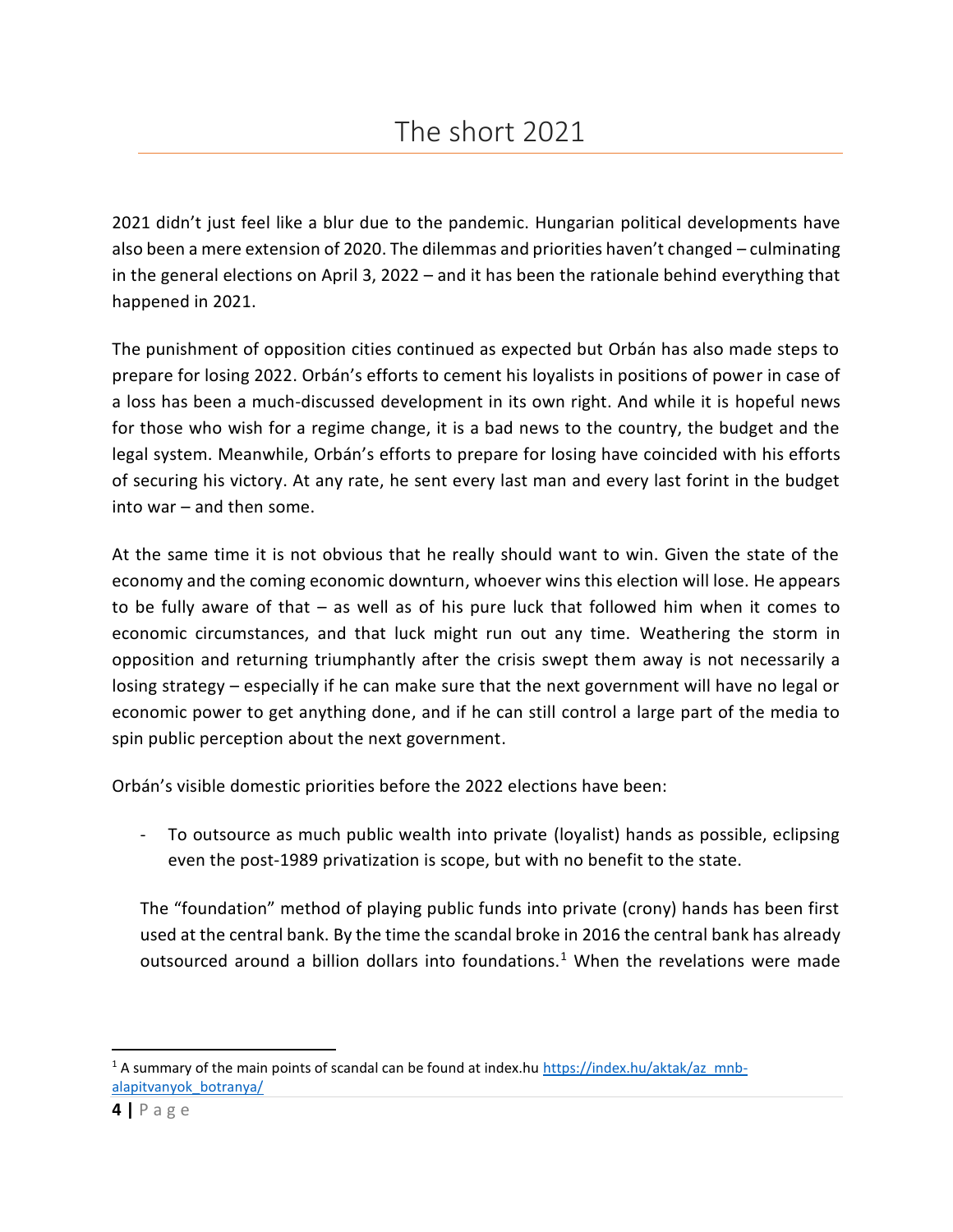public, parliament attempted to pass a law that included the now infamous phrase that once public money is sent to these entities "it loses its public nature".

Unfortunately for them the phrase rhymed splendidly with Yellow Submarine so a series of spirited protests followed – but to no avail. The law permitting taxpayer money to "lose it public nature" was eventually scrapped but the central bank foundations never stopped operation in the absence of legal scrutiny over politically powerful figures so the model is still ongoing.

As for the legal justification of the practice, we had to wait until after the Biden election in 2020. In the midst of the pandemic, while everyone was hanging on the news awaiting lockdown details, the Orbán-government announced (not the lockdown rules but) a new change to the basic law. It approached the public money problem from the opposite end and changed the definition of public money to delimit it. It is now essentially whatever is in the budget and in central organizations. The effect is the same: once public money is spent, it is no longer public, i.e. not under scrutiny.

And the foundation model roared back to life. This time sixteen new "public interest-serving foundations" were established. These are essentially asset management vehicles that received tens of billions of euros in cash and state assets – as a gift and without any accountability or strings attached. Some of them had a university slapped to it  $-$  leading international discussion on the completely wrong path, arguing whether it is just the privatization of higher education. It is not. The boards of the foundations have been filled with known loyalists, appointed for life, and not accountable to any future government. Another path where public money was siphoned out of state coffers was through churches, through assets and cash.

The amount spent this way is more than comparable to the volume of the privatization after 1989 – but even more disadvantageous to the state and the taxpayer.<sup>2</sup> Finally, a years-old

[https://k.blog.hu/2022/01/03/nem\\_kertek\\_csak\\_eltettek\\_az\\_allami\\_vagyon\\_volt\\_2021\\_legnagyobb\\_vesztese](https://k.blog.hu/2022/01/03/nem_kertek_csak_eltettek_az_allami_vagyon_volt_2021_legnagyobb_vesztese) Rejtett privatizáció: az elmúlt évben több ezermilliárdos vagyon került az államtól a kormánypárt által uralt alapítványokhoz 27 December 2021 Átlátszó.h[u https://atlatszo.hu/kozpenz/2021/12/27/rejtett-privatizacio-az](https://atlatszo.hu/kozpenz/2021/12/27/rejtett-privatizacio-az-elmult-evben-tobb-ezermilliardos-vagyon-kerult-az-allamtol-a-kormanypart-altal-uralt-alapitvanyokhoz/)[elmult-evben-tobb-ezermilliardos-vagyon-kerult-az-allamtol-a-kormanypart-altal-uralt-alapitvanyokhoz/](https://atlatszo.hu/kozpenz/2021/12/27/rejtett-privatizacio-az-elmult-evben-tobb-ezermilliardos-vagyon-kerult-az-allamtol-a-kormanypart-altal-uralt-alapitvanyokhoz/) On the issue of stuffing the boards with loyalists rather than reformin universities: Reform helyett az egyetemek politikai megszállása zajlott le a szemünk előtt 4 November 2021, Telex

 $\overline{a}$ <sup>2</sup> There are number of attempts to compile the extent of privatization in 2021, but none is complete. K-Monitor, a corruption watchdog compiled some of the assets here: Nem kérték, nem indokolták, csak eltették - Az állami vagyon volt 2021 legnagyobb vesztese 3 January 2022

[https://telex.hu/belfold/2021/11/04/egyetem-autonomia-kuratorium-akademiai-szabadsag-alapitvany-polonyi](https://telex.hu/belfold/2021/11/04/egyetem-autonomia-kuratorium-akademiai-szabadsag-alapitvany-polonyi-istvan-ronay-zoltan-eotvos-csoport)[istvan-ronay-zoltan-eotvos-csoport](https://telex.hu/belfold/2021/11/04/egyetem-autonomia-kuratorium-akademiai-szabadsag-alapitvany-polonyi-istvan-ronay-zoltan-eotvos-csoport)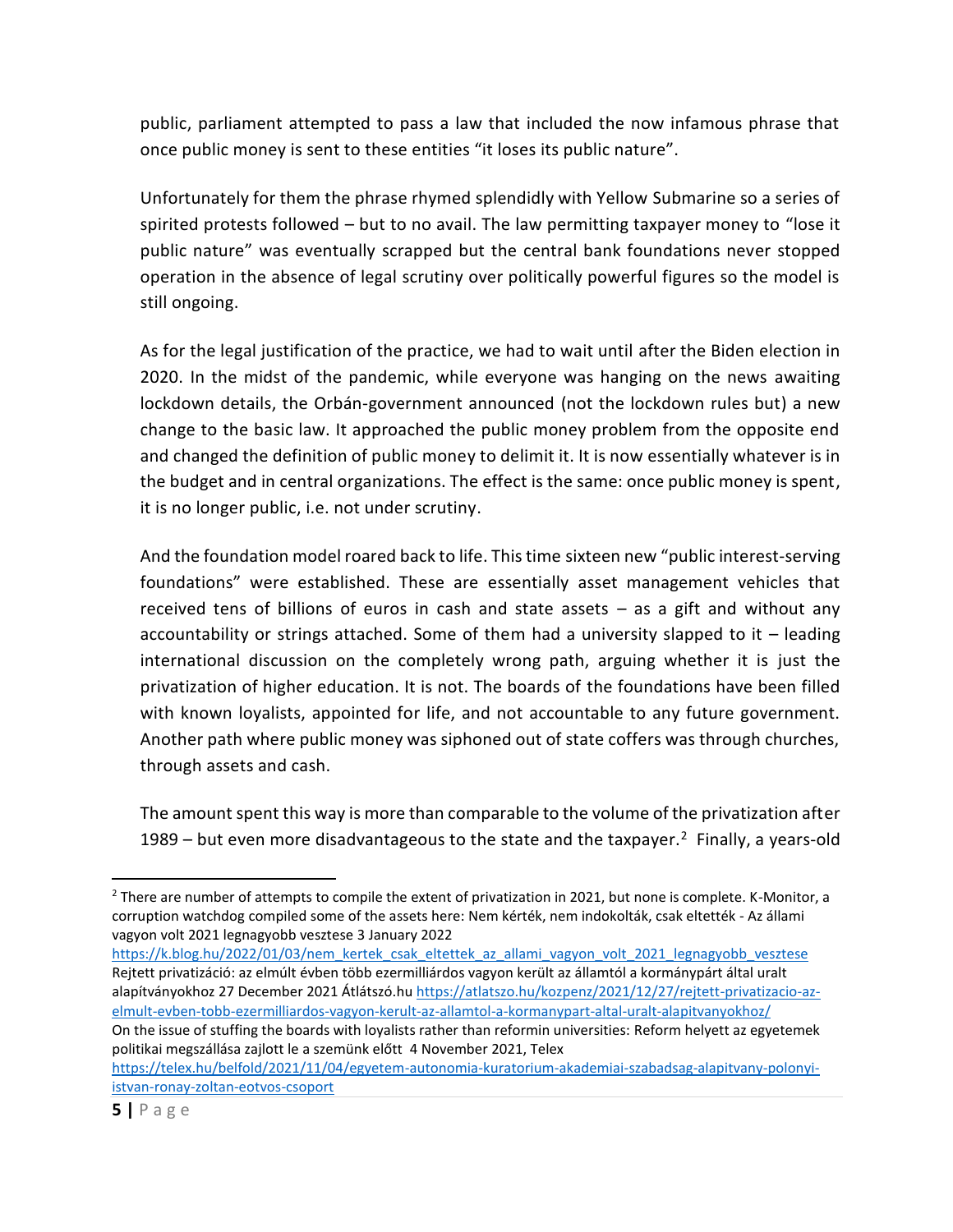method of channeling a part of corporate income taxes directly into sport (mostly football) associations has been extended to include newly established "foundations"– and get a rebate from the state. In the end, these foundations might be a more convenient long-term revenue source for cronies than lavish international sport events.

- To buy back Budapest Airport – either through cronies or by the state.

This goal was later put on ice due to money issues after much wrangling and many legal and economic obstacles thrown at the current – foreign – owners to persuade them to sell.

- To demonstrate power through the punishment of opposition cities.
- To cronify entire economic sectors.

A new state authority was created to handle decades-long concessions awarded to loyalists in the fields of highway construction, gambling, waste management and recycling, liquidation, etc. The skyrocketing energy prices and the resulting government micromanagement enabled the entrenchment of the sector even further. The telecom, retail and banking sectors were also impacted.

- Cementing Russian and Chinese interests and putting them outside of the discretion of any future government.

They are most visibly the Russian nuclear power station project, Paks II, the Chinese railway project between Budapest and Belgrade, and the Budapest campus of the Chinese Fudan university.

- Make as many international sports events irreversible as possible.
- Render Hungary ungovernable by anyone other than Orbán.

It includes decade-long appointments on the top of independent institutions as well as the infamous 2/3 laws that have proliferated to the point where a simple majority can only make symbolic decisions. The central bank, the prosecution, the aforementioned concession authority, the top judges, the constitutional court, the media authority, etc. will become an opposition to the government if anyone other than Orbán would win.

Empty the budget and take on as much debt as possible.

Through the biggest ever election giveaway, taking on historic record debt, running record deficit and generally borrowing from the future to pay for this campaign. This is neatly in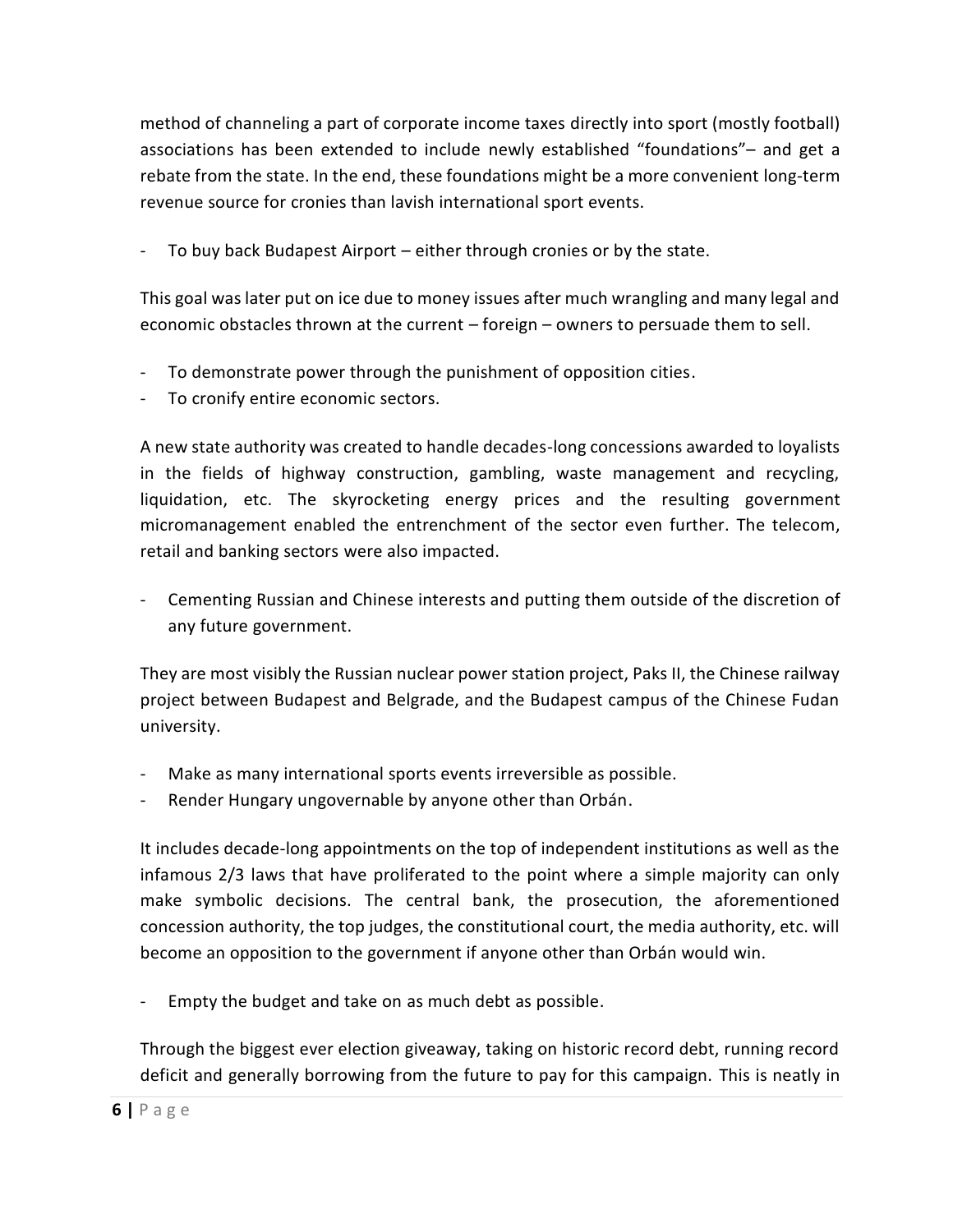line with the previous point of rendering the country ungovernable by anyone other than himself.

- Hollow out state healthcare and drive customers into loyalists' new private "superhospitals".

#### 1. International outlook

<span id="page-7-0"></span>The most spectacular international development of 2021 (from Hungary's perspective) is the number of aspiring Western autocrats losing power. Orbán's international allies have been decimated in the last couple of years with Yanukovich, Berlusconi, Mubarak, Netanyahu, Strache, Trump, Nazarbayev and Sarkozy all losing power and/or meeting obstacles in some way. Erdogan, Duterte and Bolsonaro are also facing challenges and Erdogan's self-inflicted inflationary spiral is a particular cautionary tale Orbán must be watching closely (as evidenced by his price fixing).

Orbán's most effective long-time enabler, Angela Merkel, has also left office and her successors are much less eager to keep appeasing Orbán – and more likely to score popularity points at home for standing up to him. The results of the French presidential elections are also closely watched with most candidates paying a visit to Orbán and taking sides on the issue of him.

The unexpected departure of Austria's Sebastian Kurz and the Czech Republic's Andrej Babiš hit Orbán especially hard and his men are hinting at Americans' hand in these cases. He keeps mentioning the possibility of foreign "election interference", meaning, but never mentioning US president Biden by name.

The Pegasus and Pandora scandals may have been purely unrelated to the shift in US foreign policy but they happened to coincide with it. And while the Pegasus scandal only hit Orbán's international reputation (at home he weathered the crisis by staunch silence and then insisting it was legal), Pandora-like revelations about his own, personal wealth might be worrisome for him. Not because it is a secret but because it would prove that he is not the strongest one out there.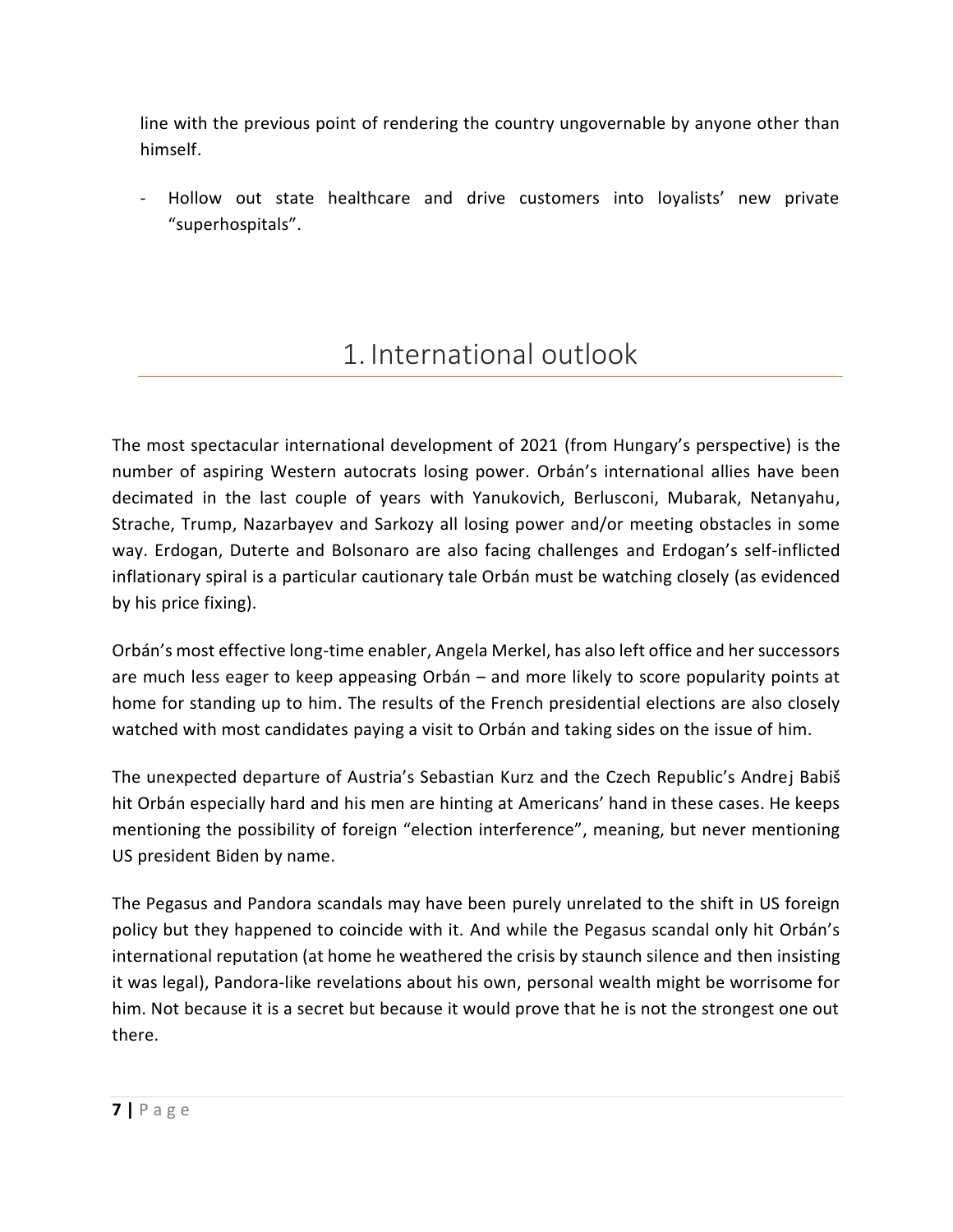Leaders of the European Union appear to have finally made up their minds about confronting Orbán as there seems to be popularity to gain from it. There even appear to be efforts to make some of their measures felt before the 2022 Hungarian elections. The taps of dumb money were shut – forcing the government to go into even more debt – and the threats about legal consequences might also be of substance.

Meanwhile, the Polish-Hungarian coalition against Europe appears to be strained by their diverging approach to Russia. Indeed, the renewed efforts to create a pan-European anti-Europe nationalist alliance have been thwarted again by that very issue. And while the Polish constitutional court served Europe with its biggest legal challenge yet, their Hungarian counterparts refused to do the same and to announce the supremacy of national law. It is Orbán's dirty work and for some reason they have shied away from crossing this particular line.

Political insubordination of this kind has been unheard of before 2020, when Orbán's myth of invincibility cracked at home, but it is quite common today. Their extent is very limited and the way Orbán's loyalist now dare to speak up against tiny things would not register as a rebellion in any normal country – but it is remarkable compared to even 2019.

The biggest geopolitical showdown of the year is between the United States and Russia (and later China). Orbán has to follow the developments very carefully – although he had already put all his (and Hungary's) eggs in the anti-US, pro-autocracy basket. In this effort he is now the role model of Trumpist Republicans in the US, with Tucker Carlson of Fox News having spent a whole week in Hungary and shooting a shamelessly sycophantic interview with Orbán, ignoring every policy issue that is supposedly important to the Republicans. In the run-up to the 2022 elections Orbán is rumored to host the Republicans' conference and Donald Trump announced his unconditional support for Orbán. Whatever happens between the US, China and Russia will be of utmost importance to Hungary – yet Hungarians have no control over it.

Even with a defeat, Orbán is not expected to lose economic power and much of his influence in Hungary, so the question arises whether he can continue fulfilling his role as transmitter of Russia's (and China's) interests in the EU. That would predict his political future as well.

Mark Leonard and Jeremy Shapiro from the European Council of Foreign Relations predicted for 2022 that the Democrats may lose one or both houses of the US Congress – and that would drive the president's attention to foreign policy.<sup>3</sup> That is a development Orbán may not want since the Biden-administration's dislike for autocracy (and knowledge of Hungary in particular)

 $\overline{\phantom{a}}$ 

**<sup>8</sup> |** P a g e <sup>3</sup> 2022: The road to recovery (again) 7 January 2022, ECFR<https://ecfr.eu/article/2022-the-road-to-recovery-again/>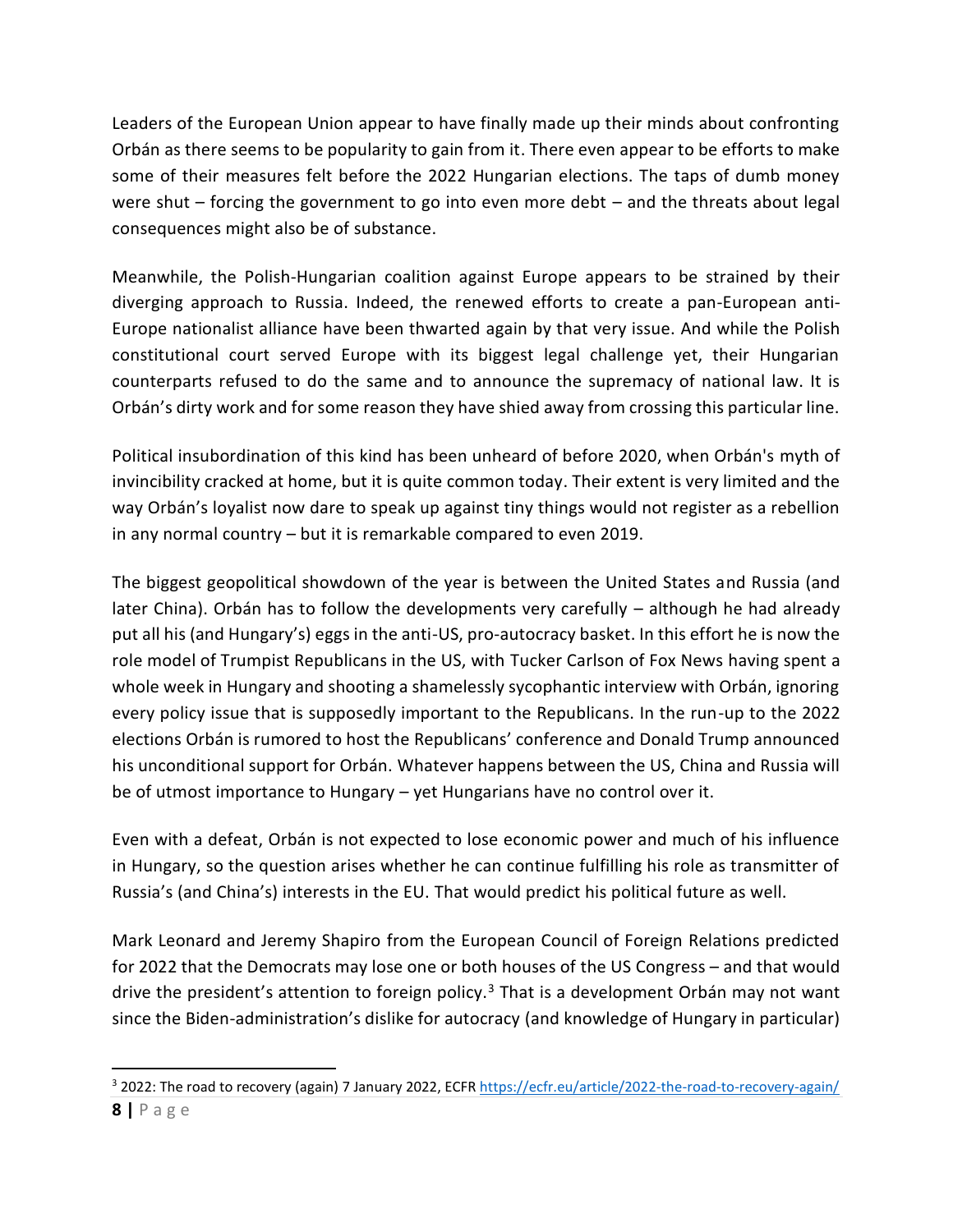is paired with the view that tackling corruption would also tackle autocrats, given how they are more kleptocrats than ideology-driven autocrats these days.

#### <span id="page-9-0"></span>Global economic downturn – the end of a cycle

Orbán has been preparing for the next economic downturn since his reelection in 2018.

All of a sudden he went from economic success reports to stern warnings that one day we might have to endure hardship and that the nation is more important than economic wellbeing. He could clearly see that no economic cycle is forever and that one is about to burst. And he had never been in the unfortunate position of power when it happened.

Indeed he had risen to power on the wave of economic discontent against his predecessors each time he gained power, in 1998 and 2010. His predecessors reigned over an economic crisis, they enacted austerity measures to fix the budget – and Orbán catapulted into power on the basis of unpopularity of his predecessors and inherited a better balanced budget from them. He is not about to commit the same mistake and show restraint before the elections. He is also not going to do such a favor to whoever comes after him.

After eleven years and with an economic crisis looming, Orbán has enacted the biggest ever election spending and taken on historic record debt. Some begin to wonder whether we have overestimated him on the economy. He wasted the years of plenty without forming reserves – or at least not to the public. Indeed, his favorite policy moves seem to be massive spending – not so much to stimulate the economy, but to benefit his loyalists – and price controls. His thoughts about the economy are that of a law professional (his degree) and not that of an economist.

His war on state debt has also remained in the realm of bellicose words, quickly thrown out the window when he needed cash to spend on vanity projects and vote buying. And his economic governance can be best described as hand-picked oligarchy that distorts the market and intimidates and crowds out honest businesses, supported by massive, un-earned financial resources supplied by taxpayers. It is curious why he became the idol of supposedly pro-market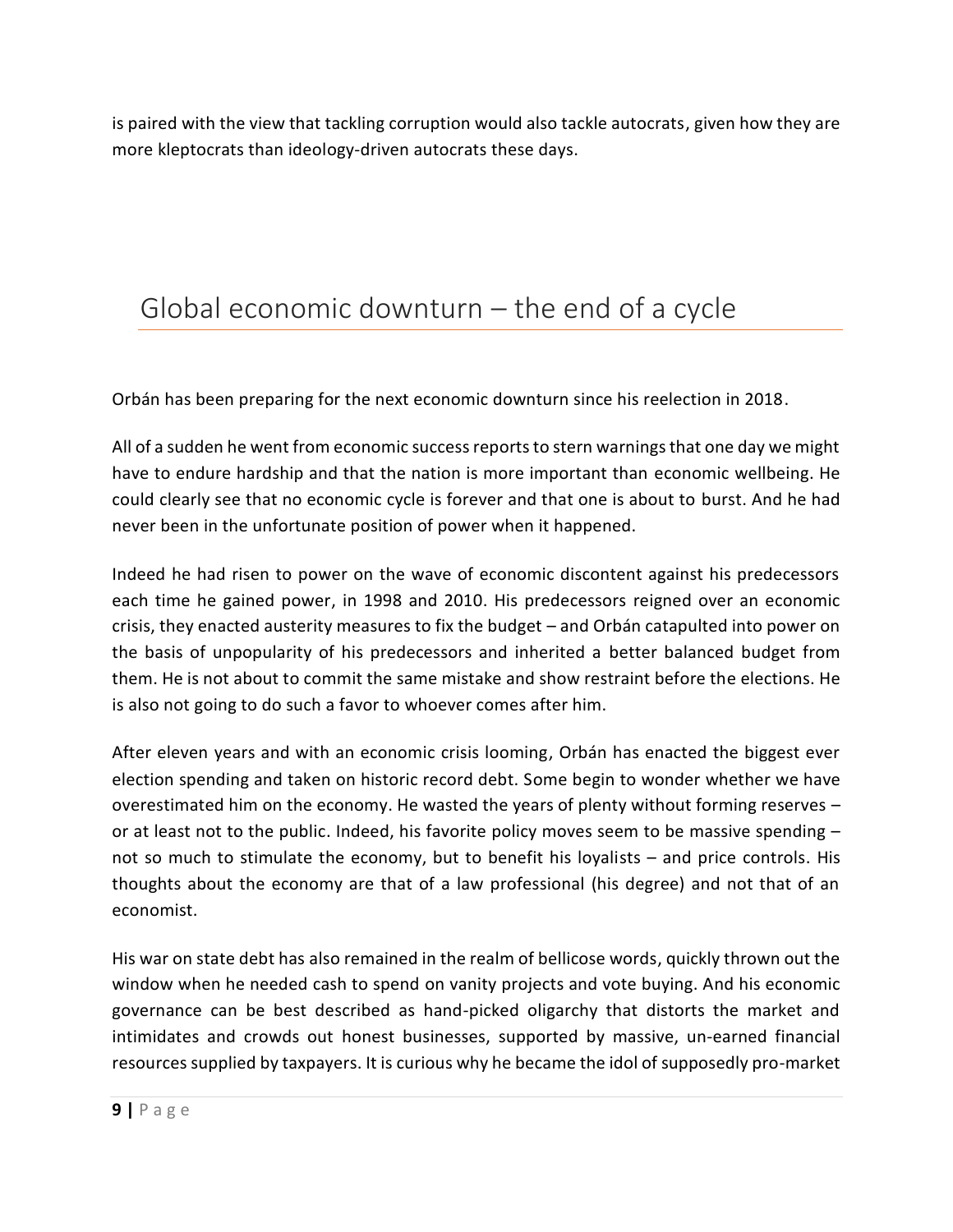political entities in the West. His habit of over-communicating tax cuts might have to do with it, but that, too, was only enabled by the influx of EU funds that made him less dependent on taxes (and the 27% VAT he always forgets to mention).

The inflationary factors are also not only of foreign origin. The political decision to weaken the forint led to a 37% weakening against the euro since Orbán gained power in 2010, adding to the general inflationary pressure from energy prices. Orbán's proud decision to give more money to the people (in the form of public sector pay rises before the election and housing subsidies) to be able to afford the higher prices, testifies to an Erdogan-degree of economic illiteracy. It is also very belated and immediately soaked up by the inflation.

While the US-government has to face its own stupidity for the unprecedented money printing bonanza in the form of pandemic bailouts (and voter enticement), the Hungarian one is responsible for the record inflation on other fronts: by purposely weakening the forint and for the unprecedented election spending on targeted beneficiary groups.

Hungary is facing a mighty economic downturn with record high inflation, record weak currency, record high debt, record budget deficit, and record election spending. Meanwhile, the indebtedness of the population is also at record high, having increased by 40% just in 2021, thanks to massive government push to give conditional housing subsidies (part loans, part handouts) to "traditional" families. Most of the subsidies were soaked up by the resulting price increase, but the policy definitely achieved its political goal of punishing non-traditional families and those who are not credit-worthy. As of the inflationary pressure on the housing market, Orbán reacted with price fixing and an odd export ban on imported construction materials – and announcing that families must receive enough from the state to pay for the difference.

The global economy (and the opposition) will be blamed for what happens after the elections – but it is also a home-grown, politically fueled crisis.

#### 2.Domestic outlook

<span id="page-10-0"></span>2022 is the year of The Election in Hungary. After 12 years of Orbán's rule without any counterbalance there seems to be a chance of a change of government – if only technically.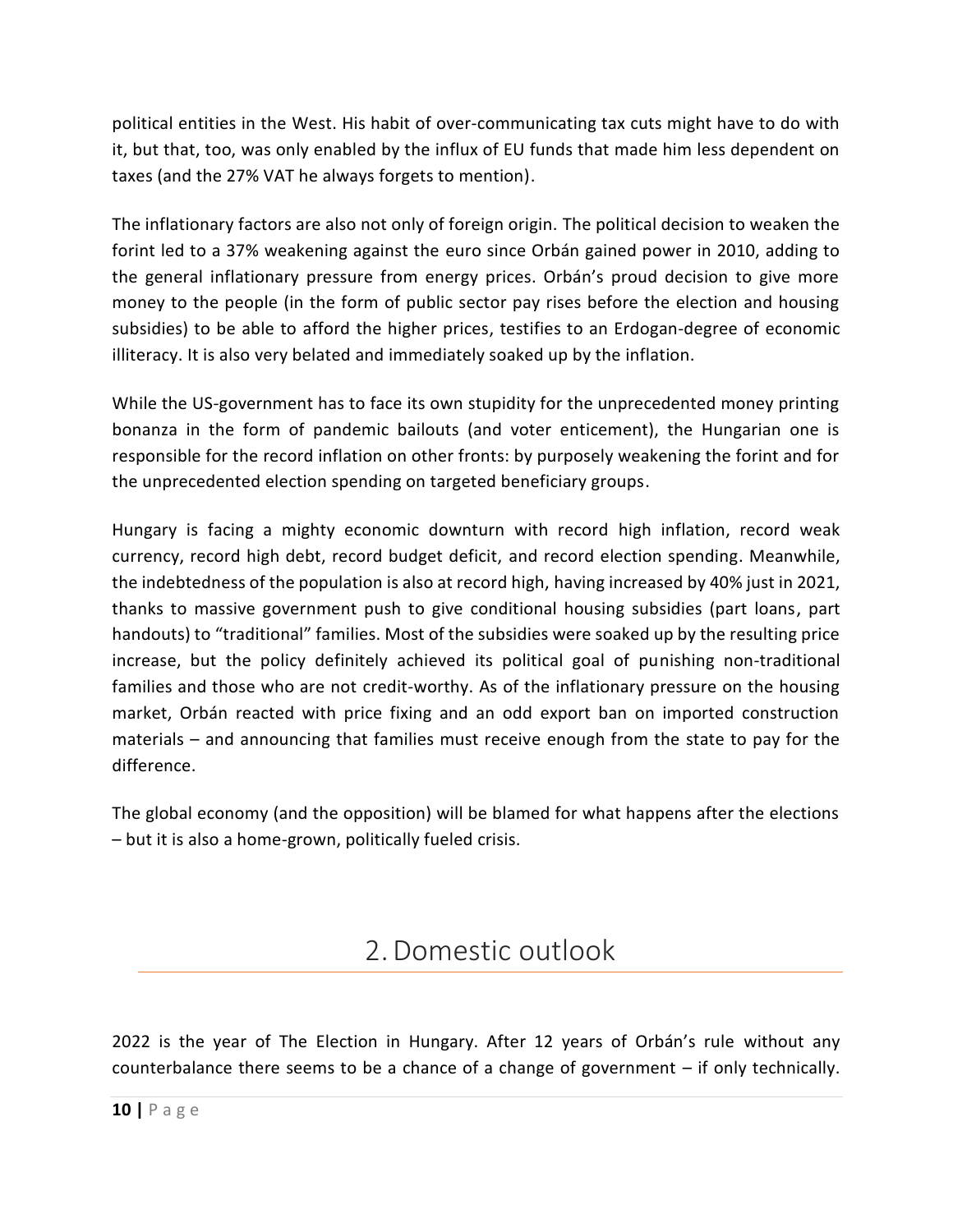This is the first time since 2010 that the opposition parties managed to put together a unified – albeit uneasy – coalition and unite behind a prime minister candidate.

By 2021 it has become clear that Orbán has lost his battle against Brussels so he couldn't keep receiving and distributing exorbitant sums to buy loyalty and to maintain his unquestioned rule within his own party. The top priority thus became the outsourcing of public wealth into private, loyalist hands. It is to buy them off one more time and also to make sure that the next government will go bankrupt immediately. It is the same logic Orbán used against opposition cities. Long gone are the days when governments felt the obligation to tidy up after themselves and balance budgets after they overspent.

While Brussels and the European leaders appear to be determined to stop appeasing Orbán and to make consequences happen before the April elections, they are not expected to make a dent on his campaign. At any rate, the date was set to the earliest possible moment that was legally available. This might be due to the race against time vis-à-vis the economy or due to Brussels. It can also serve to shorten the amount of time during which embarrassing revelations can be made.

At any rate, Orbán's followers (and much of the country) will never learn what really happened in Brussels, even if the sanctions bite before the election. To understand how powerful Orbán's media blackout is, one has only to look at the impact of the pandemic management – both economically and in terms of death rates. World record death rates paired with virtually nonexistent bailouts – but it didn't impact Orbán's popularity.

Sometimes what is not shown matters more than what is, and power over the media helps to conceal things as well as to control where the attention goes. During the pandemic the media was not allowed to go near hospitals, healthcare workers have been investigated and brought under a quasi-military contract to control the flow of information, even between hospitals, to ban resignation and to allow for the government to screen every last one of them in search for whistleblowers. Any pandemic tragedy can be written off as a personal one without confirmation that they were not alone. It remains to be seen whether the families of those impacted (40 thousand Covid deaths and delayed medical care for other diseases) can be made to see their losses as inevitable and isolated incidents. Healthcare has never been a strong suit of the regime and the pandemic placed way too much attention on it. They fought back against the attention – not the underlying issues.

On the domestic level, Orbán's biggest triumph against democracy this year have been the injection of unprecedented sums into his own ideological hinterland (and changed the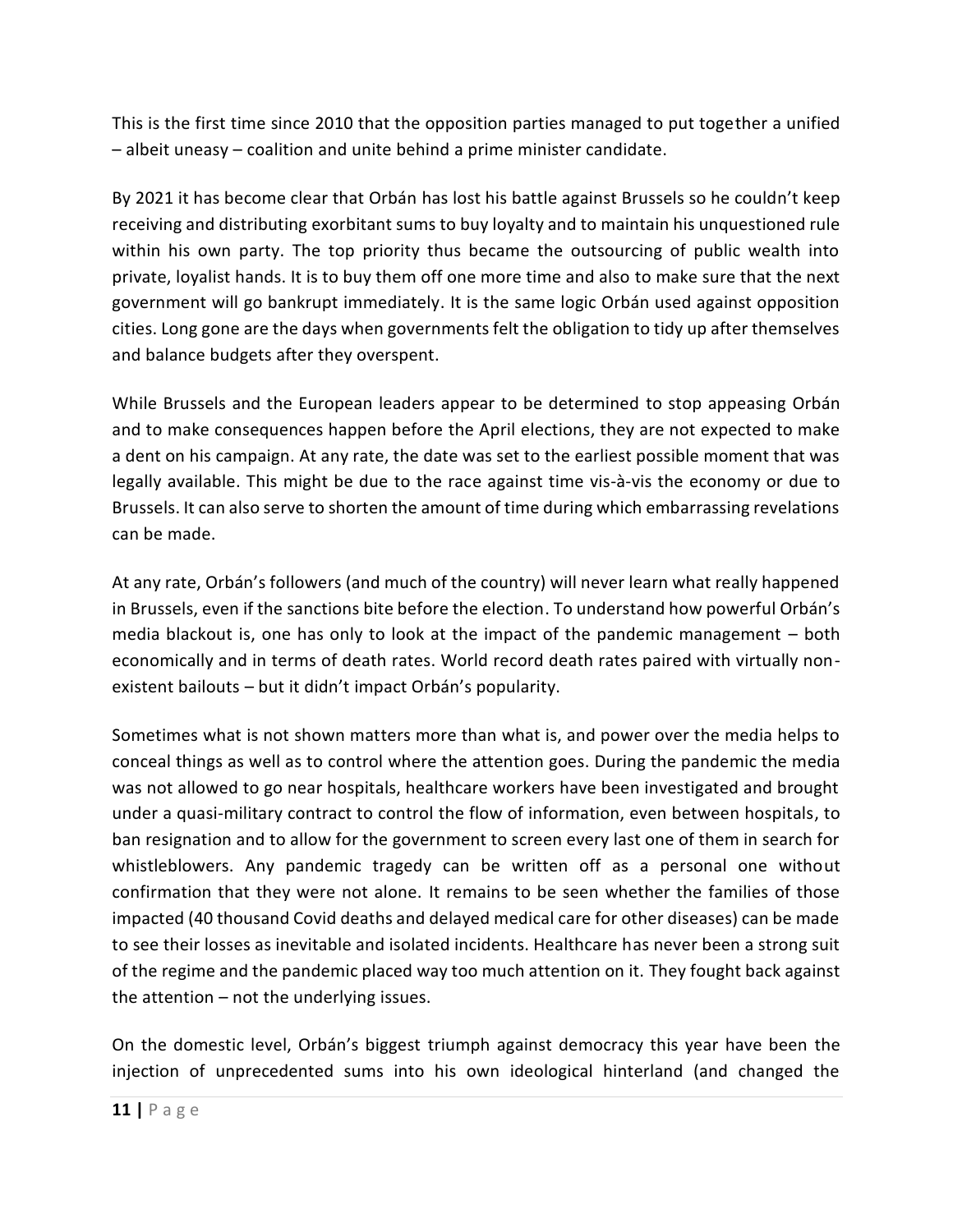constitution to make it irreversible), allegedly to make sure that they can endure a long time in opposition, but also to serve as an obstacle to any future government that is not his. He had also placed plenty of landmines in the constitutional and economic system in the shape of decades-long economic concessions and loyalist appointees at the helm of independent institution whose tenure is expected to outlast a new government, maybe even more.

#### <span id="page-12-0"></span>The opposition primaries

After the 2019 success at the municipal elections the Hungarian opposition has started to regain its sense of self and legitimacy. In 2021 they have also figured out a way to cooperate and stand under the same flag: primaries to elect their shared candidate for prime minister.

This development may activate a large voter group, those who didn't vote because there wasn't any mathematical chance of a regime change. Scarce byelection data supports this theory. Based on this information, the united opposition has to show that they can win – rather than fighting over a shared program and advertising it.

The united opposition and its new prime ministerial candidate is the news of the year. The primaries they staged to find the shared candidate have even stolen attention from Orbán – while they lasted. Ever since then the opposition is all but invisible, having been bogged down by infighting, the difficulties of cooperating, coming up with a shared program, and by the tension sown by Orbán's campaign team. They are also all but invisible to Orbánist media consumers and thus to the entire countryside. Their silence can, however, be a sign that they simply cannot afford a protracted campaign financially. It may also be a benefit as their infighting is less in the limelight.

The new prime minister candidate does not come from any of the six opposition parties – and that was a shock for both Orbán's campaign juggernaut and the opposition parties. The winner was such a black horse, the independent media took a week to come up with even a profile on him and analysts eagerly scrutinized it for clues about the candidate. It has also posed a new problem for the candidate: even independent political journalists had their eyes on one of the two big opposition candidates. They would have accepted if one of those won – but they seemingly can't accept the dark horse's candidacy.

Orbán's campaign machine was also flabbergasted by the development. They have prepared their entire campaign based on the incitement against former prime minister Gyurcsány. It served to discredit both potential candidates: Gyurcsány's wife ran as the candidate of his party, so that was straightforward. Orbán's spin doctors were also prepared to smear Budapest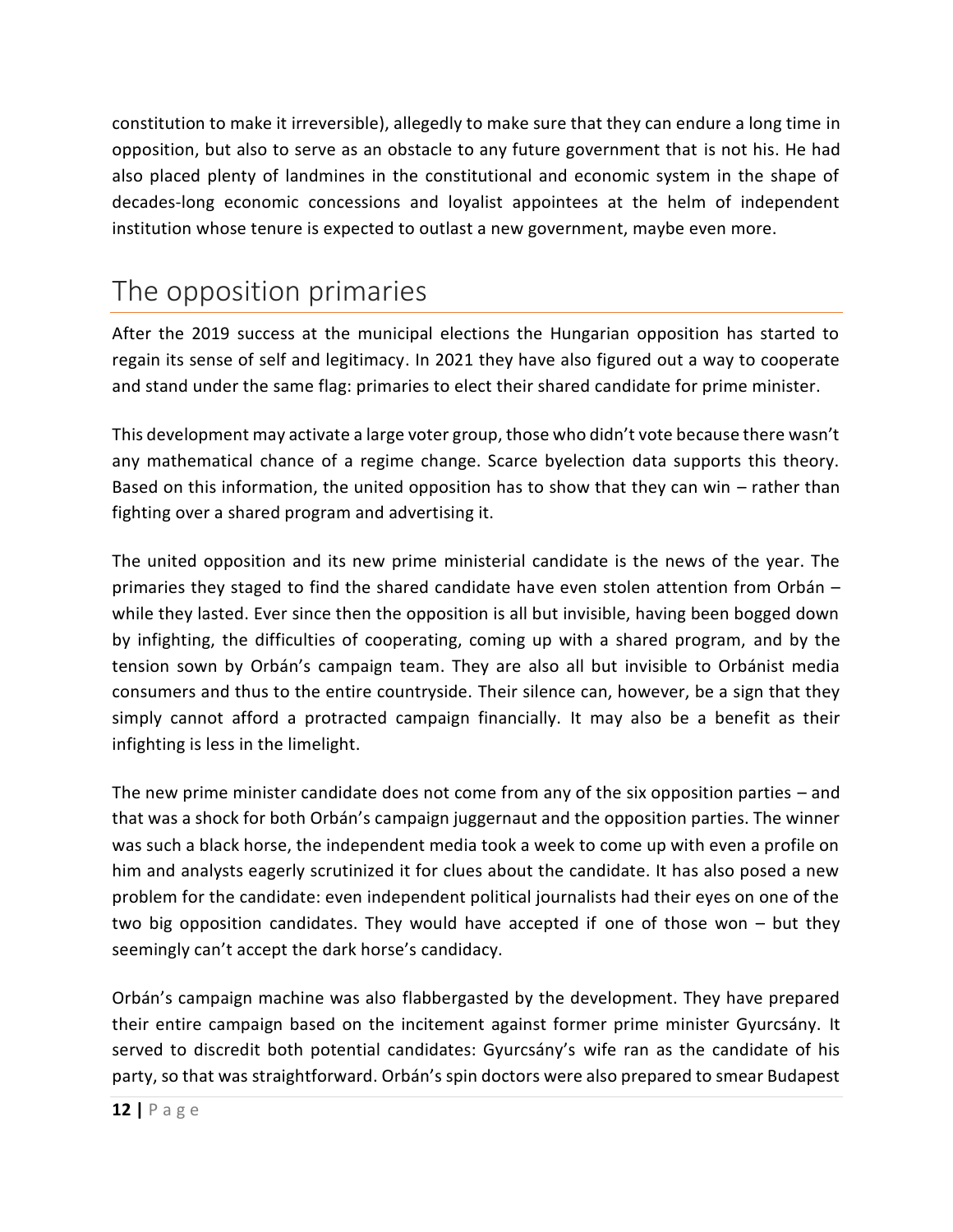mayor Gergely Karácsony in case he wins – and they apparently had their arsenal ready to fire as soon as the primary results came in.

But they had nothing on the dark horse (yet) so they had to launch the carefully managed campaign against the Budapest mayor after the primaries – when he wasn't even the candidate anymore.

#### <span id="page-13-0"></span>Who is Péter Márki-Zay, the prime ministerial candidate of the united opposition?<sup>4</sup>

*Unlike Orbán, the new leader of the united opposition is an actual conservative. Whether he can keep the opposition together is anyone's guess.*The united opposition's job now is not to present an appealing program but to show that they can win. Ideological nuances and a program full of detailed policy proposals only serve as a target to criticism.

It is not a positive thing, voters deserve something to go by in their decision, but Fidesz has deteriorated public discourse to the point where they stopped publishing programs (a long time ago) and their campaigns have become as emojis on billboards and creating hate targets. Orbán's campaign team is called his "enemy management" machine.

Furthermore, even if the united opposition wins, and even if they win by a supermajority, their disagreements will make any coordinated policy impossible. (It is not a bad thing, we have seen what "effectiveness" means.) In this milieu Márki-Zay's ideological stance and policy beliefs don't even matter but there are still some clues.

Péter Márki-Zay is somewhat of a dark horse in Hungarian politics. He has no party behind him - but he has scored one of the biggest victories against Orbán in February 2018, running for mayor in his home town and proving that a united opposition can beat Orbán's party even in

 $\overline{\phantom{a}}$ 

 $4$  This segment is based on profiles appearing in the Hungarian media.

The American dad against the entire Hungarian political elite - Who is Péter Márki-Zay? by 444 (25 October 2021) <https://444.hu/tldr/2021/10/25/az-amerikai-fater-az-egesz-magyar-politikai-elet-ellen-ki-is-ez-a-marki-zay-peter> Péter Márki-Zay: From guest worker with seven children to challenging Orbán by Telex.hu (17 October 2021) [https://telex.hu/belfold/2021/10/17/marki-zay-peter-portre-eletut-elovalasztas-mindenki-magyarorszaga](https://telex.hu/belfold/2021/10/17/marki-zay-peter-portre-eletut-elovalasztas-mindenki-magyarorszaga-mozgalom-hodmezovasarhely)[mozgalom-hodmezovasarhely](https://telex.hu/belfold/2021/10/17/marki-zay-peter-portre-eletut-elovalasztas-mindenki-magyarorszaga-mozgalom-hodmezovasarhely)

Péter Márki-Zay, the visionary by Jelen, 8 October 2021 <https://jelen.media/portre/marki-zay-peter-a-lattato-2361>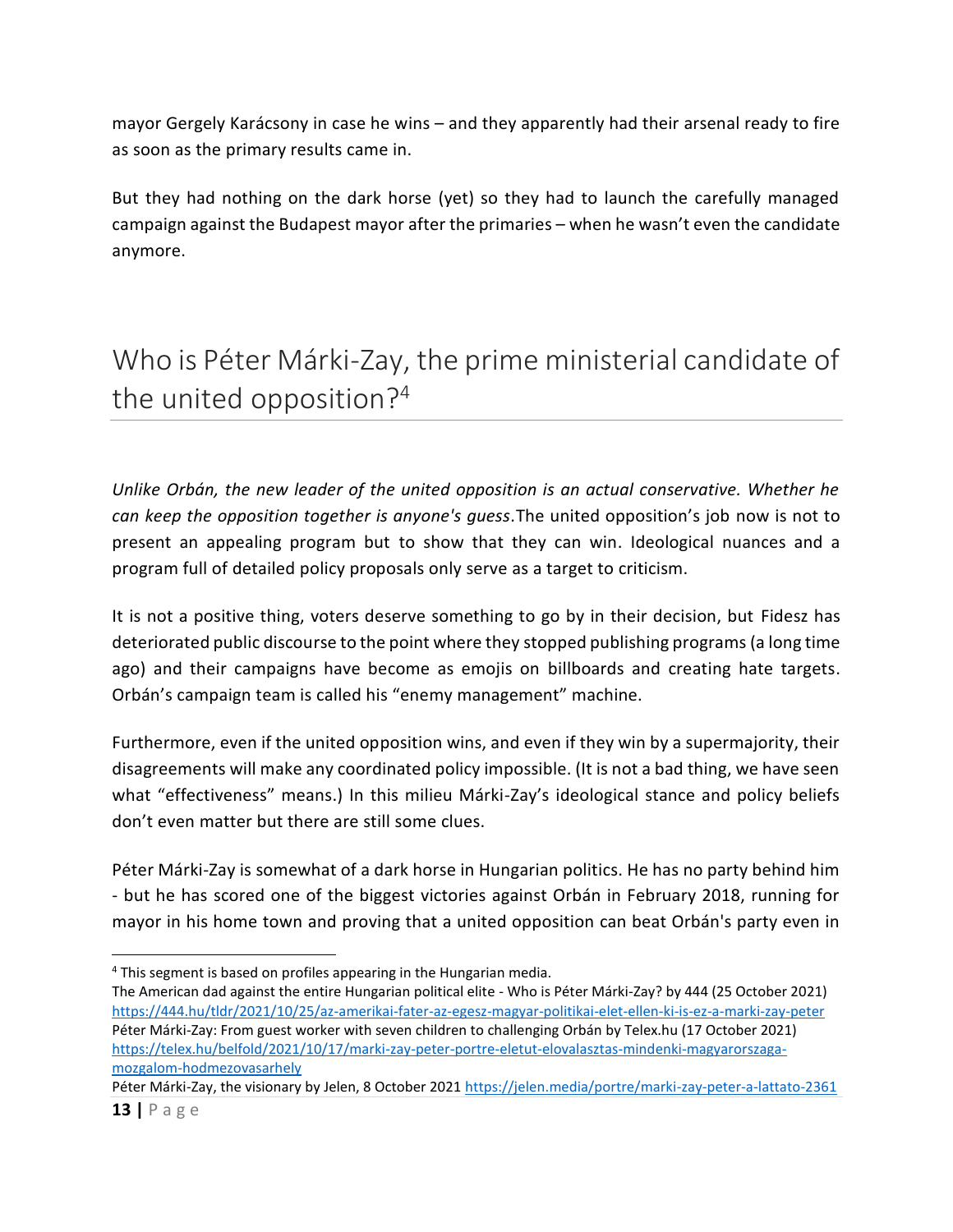the most loyal Orbánist district. (That, too, had nothing to do with programs, only with the vision that there is a chance against Orbán.)

The opposition didn't have time to put the new lessons into practice before the 2018 general elections that followed just two months later. But their work has been cut out for them ever since: to unite. It has been facilitated by Orbán himself when he changed the election law (after his divorce with the EPP and Biden's victory) and forced the opposition to legally unite before the election, to avoid serious mathematical punishment that befalls small parties.

In the pursuit of the goal of uniting the opposition they started a new tradition, a joint primary election, that proved to be an unexpected success. And the one who was tipped to become their shared candidate in 2022 was Gergely Karácsony, the soft-spoken green mayor of Budapest. But Márki-Zay managed to convince him to step down before the second round of the opposition primaries and let Márki-Zay win the candidacy at record participation.

The most important takeaways about Márki-Zay are that he is personally a conservative, cosmopolitan, social liberal, pro-market politician. Whether he can influence the opposition's shared program is a question, but his powers of persuasion are already much-discussed. Anyone who ever met him returns converted – much like Orbán used to impress people when he was younger.

Márki-Zay has solid conservative and Christian credentials (both Catholic and Protestant), having been a practicing religious man with seven children and working as a civilian in local churches. He is one of the disillusioned Fidesz voters who was alienated by populism. He is currently sharing many policy views that are optimized for Fidesz-voters, including keeping the border wall.

According to his profiles that appeared in the media, he grew disillusioned by Fidesz' 2006 election campaign that was built on the message that we are living worse than four years ago - bashing the government but not offering anything better. (Fidesz lost the 2006 elections, although Orbán refused to accept it.) Today Márki-Zay has no kind words to say about Orbán's subsequent autocratic turn.

He has degrees in economics, political science and engineering and speaks fluent English. His wife is a physicist and she used to be a midwife until her career was cut short by a media campaign. Márki-Zay spent five years working in the US and Canada between 2004 and 2009, one of their children was born in the US. Unlike Orbán, Márki-Zay has actually worked in the private sector - an absolute rarity among Hungarian politicians - both in the US and in Hungary.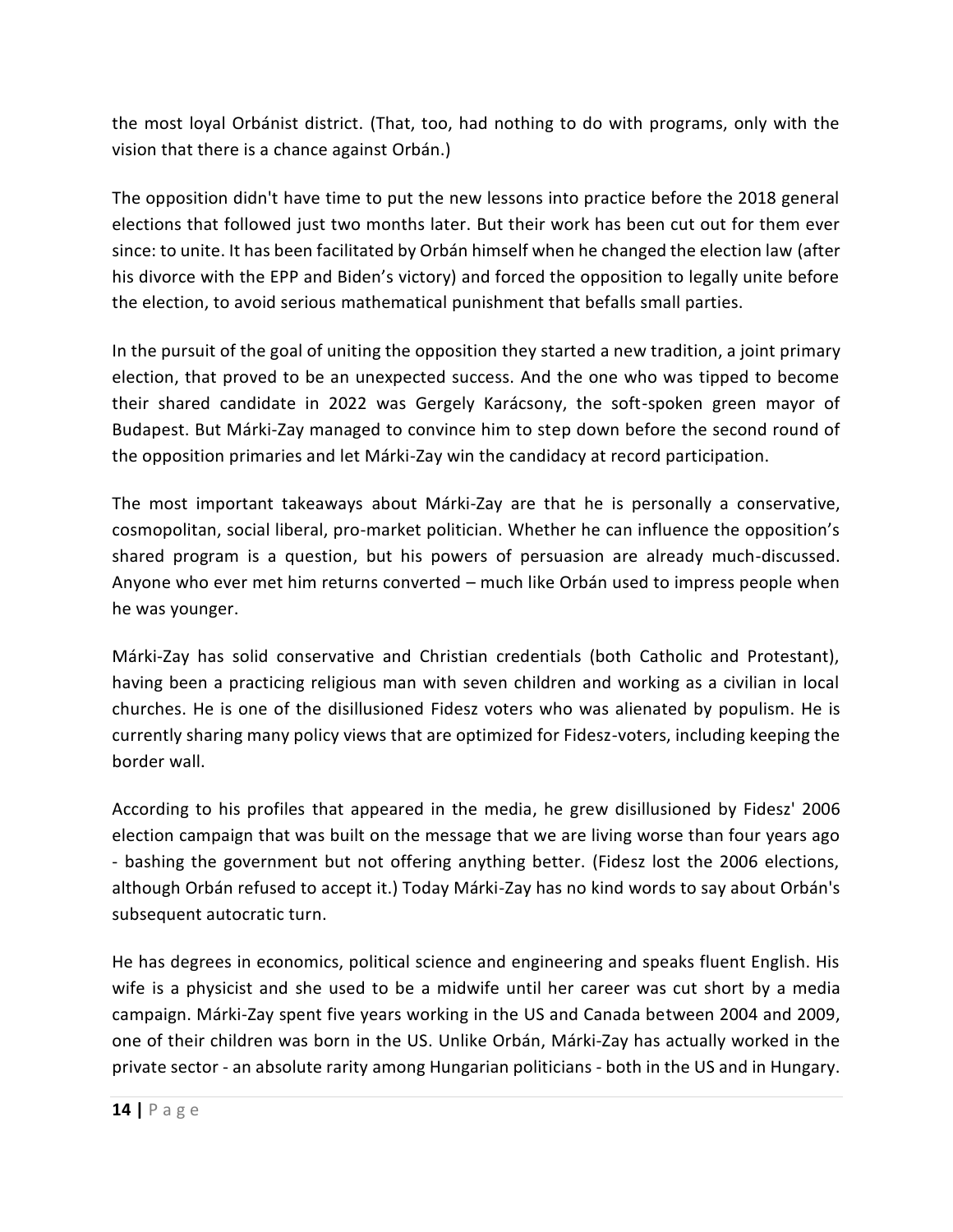In the US he worked his way up from door-to-door sales and lugging furniture to a management role in corporate marketing.

The US has profoundly shaped his views. He expressed admiration for the American attitude of private initiative, of voluntary charitable work, and of not expecting the state to take care of everything. He encourages travel and foreign experience to everyone - but also to return after it.

He praised the American democratic system of checks and balances that thwarted even Trump's attacks, expressed elation that an African American president was elected and studied the campaigns of John McCain, Clinton and Obama up close. An acolyte of pure American values that the US Republicans claim to represent (very unconvincingly), but not completely uncritical. He expressed disapproval of the American health insurance system, for example.

Upon his return to Hungary he was offered to participate in Fidesz' cronyist giveaway and win tenders, but he was repulsed by the corruption of the local political elite so he took yet another private sector job. He moved even within Hungary - a hugely unusual thing, and possibly an asset at the elections.

While remaining religious in his own way he is liberal on social issues, a cosmopolitan who praises diversity without having any visible political benefit from it. Religious, but not a political Christianist - unlike Orbán. Doesn't appear to be a fundamentalist but bends religion to his values instead. According to an anecdote about him he once considered becoming a monk (and his wife a nun) before they met. He defines God as love. Calls for a "love campaign", versus Orbán's hate campaigns - confusing absolutely everyone on every side - and believes that people are fundamentally good.

But that doesn't stop him to be edgy in his communication against Orbán. Most controversially he bashed Orbán's anti-gay propaganda by calling out gay Fidesz politicians and bringing up widely shared gossips (no evidence) about Orbán. This might be a tactic from a marketing guy as the independent media only ever mentions him for his controversial remarks, then makes him comment on them, thus giving him extra air time. At this point this appears to be the only way the opposition can make it into the media – apart from their infighting, and being bashed for complacency. Whether Márki-Zay's controversial remarks are a marketing tool to grab attention or a sign of an amateur politician who says things out loud is yet to be seen.

Márki-Zay has a messianic attitude, he even claims to have entered politics based on a vision. But not a vision of Jesus or a burning bush, but a personal revelation. He doesn't take the Bible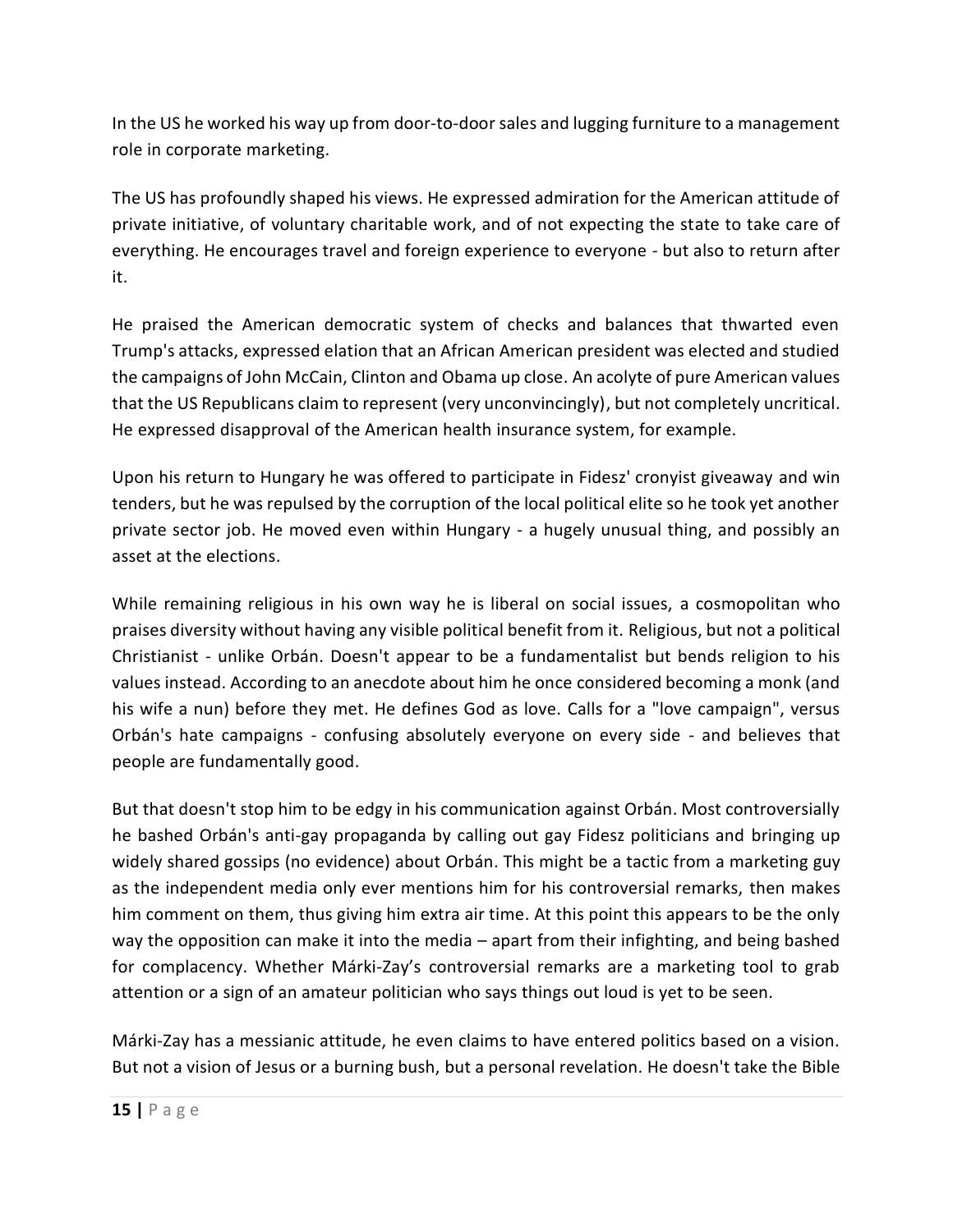literally, and his messianic vision may be an asset in the mud of the coming campaign - but also a liability in the long run.

He is popular with youth and voters who are tired of parties because he came from outside of the political elite (has no party himself) and lacks the stale, repulsive reputation of party establishments both on government and in opposition - Orbán being the definition of political establishment in Hungary. But having no party might become an issue if he cannot cooperate with established opposition parties. He is neither Gyurcsány, nor Orbán, and that is a breath of fresh air, welcomed by voters. But the six opposition parties have already blocked his efforts to launch his own party to gain a foothold – in exchange for letting most of his policy proposals into the shared program.

He appears to charm everyone in person as intelligent and straightforward. He has the confidence of the uncorrupted and runs on a heavy anti-corruption ticket. But both intelligence and not being corrupt can be a liability in politics.

Márki-Zay also often features in the international media. In his interview on Amanpour on CNN Márk-Zay turned the tables on Orbán on issues like migration (pointing out that Orbán allowed massive immigration of favored cronies in his residency program) and Christianity (pointing out that "there is nothing Christian about corruption".) But he was quickly hit by the label of being like Trump ("he is an outsider like Trump") that will be difficult to shrug.

#### <span id="page-16-0"></span>Orbán's election chances

*His domestic power has grown. But his luck has run out. Both on the economy and in European and international politics. Under pressure he reached for three things that had once worked for him: referendums, a hate campaign and bashing the previous prime minister, Ferenc Gyurcsány. He also brings his followers to the streets regularly.* 

In order to understand Orbán's domestic election chances we must first look at the factors that gave him his current power. What about it was being in the right place at the right time – and what was of his own doing? Has either of those two increased or diminished?

As for the myth of Orbán's political talent, one should remember that his success in creating an uncontested autocracy rested on two preconditions – neither of which has been of his own making.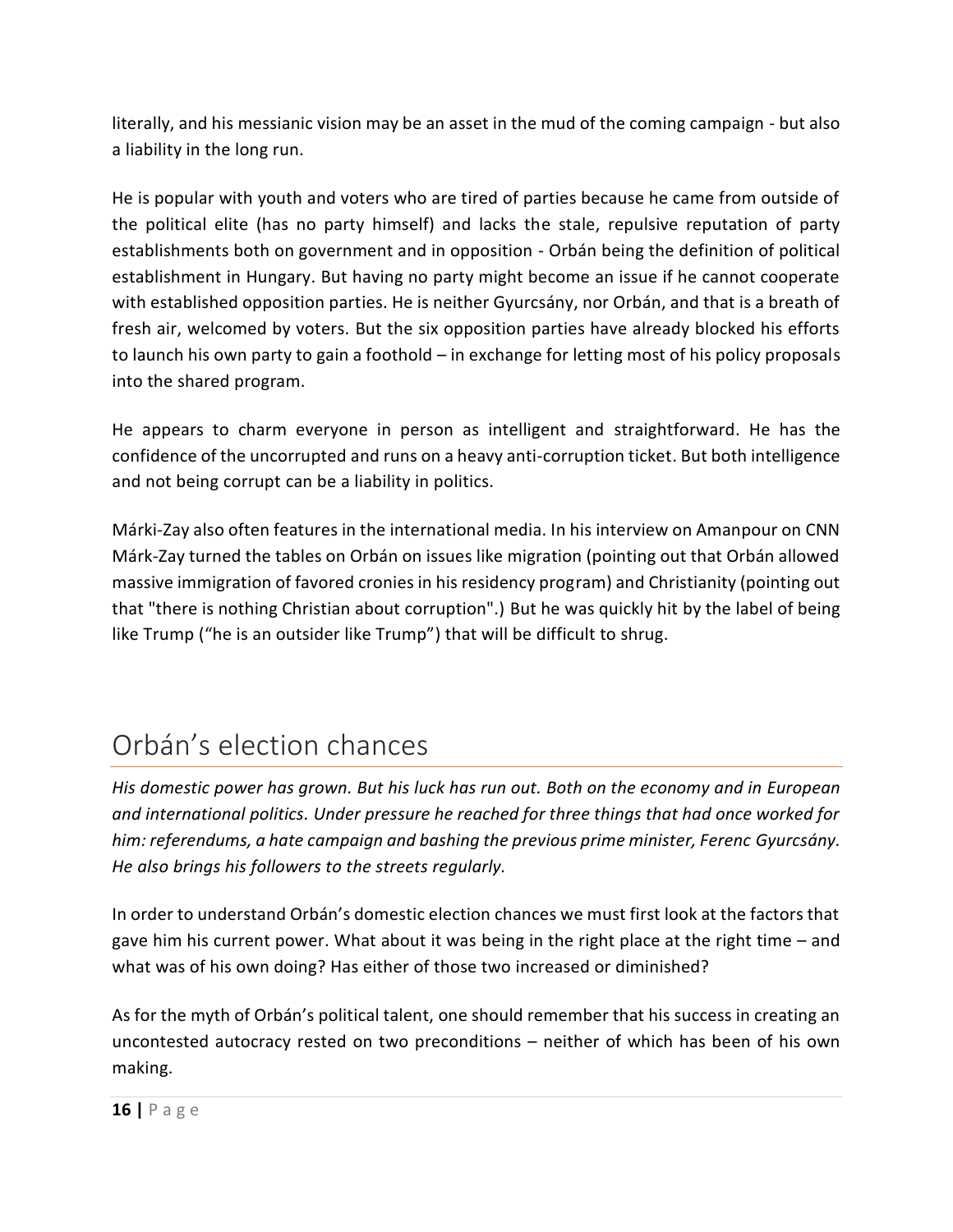1. A constitutional supermajority without coalition partners or any dissent from within the ranks of his own MPs.

Hungarians are not more corrupt, authoritarian or dumb than their counterparts in the region – but no country can withstand the kind of abuse of power that an unchecked supermajority can unleash on the legal system (especially not when it is supported by an avalanche of EU money).

2. The unprecedented, massive influx of easy money coming from the European Union.

What Orbán personally added to his power grab was being the uncontested leader of his own party, Fidesz, ever since the 1990s. (He regularly forgets to mention this to his international fan club of aspiring Western autocrats: that they can't emulate him while they still have internal dissent within their own parties, let alone with coalition partners<sup>5</sup> or without a constitutional supermajority.)

And the 2/3 parliamentary majority in 2010 wasn't solely due to his formidable political talents either, but partly a voter backlash against the previous government, an economic recession, the mortgage crisis, and a massive austerity package.

What he added to it was an aggressive street campaign (escalating in the Budapest riots of 2006) and a demagogic referendum in 2008 that made the previous government even more unpopular. Both referendums and working the streets have become favored go-to tools in his arsenal, things he reaches to when under pressure - such as now. The events between 2006 and 2008 have also solidified his grip over his party. It has not been even remotely challenged ever since.

Had Orbán not gained a constitutional majority in 2010, he would not have been in the position to reshape Hungary and remove the checks on his power in the following years. The subsequent supermajorities happened on an increasingly tilted electoral field and with increasingly lopsided rules and campaign resources between Orbán and his opponents.

 $\overline{\phantom{a}}$ 

<sup>5</sup> Outsiders will point out that Orbán's Fidesz technically does have a coalition partner, but that is just for technical reasons. No one actually believes that the Christian democratic KDNP has any political weight, not least because it hasn't been a party with any measurable support of its own for more than a decade. Its presence in the "coalition" is pure optics. Apart from serving as the supposed source of political Christianist policy proposals (such as homophobia and the hatemongering against non-traditional lifestyles) KDNP helps Fidesz to plant twice as many men into well-paid positions and twice as many votes in committees. Most recently it had helped Orbán to maintain a presence in Fidesz' European party family, pretending that they were totally not Fidesz when Fidesz was gently self-suspended in the EPP.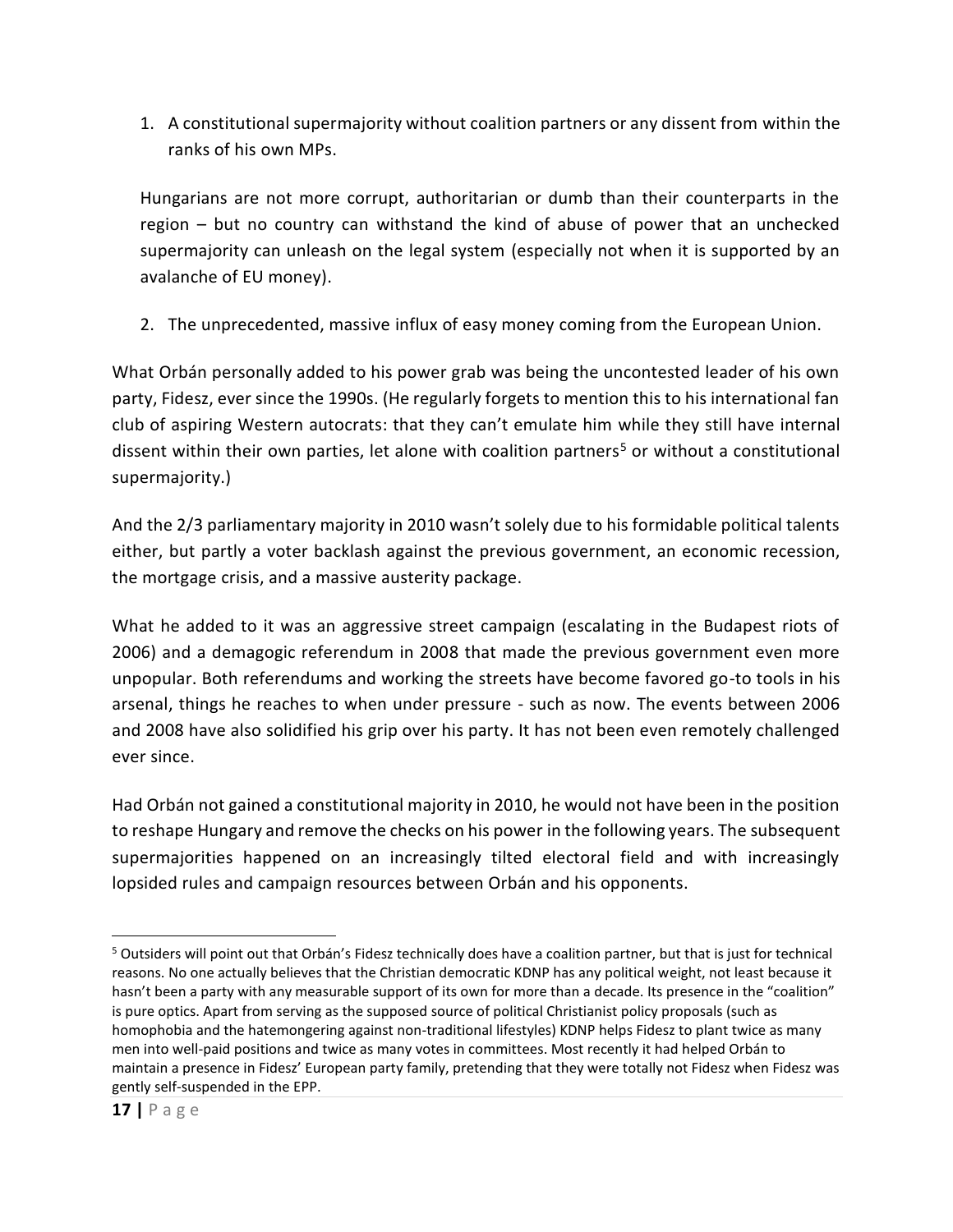Due to the supermajority, the source of power has first migrated from the parliament to the Fidesz fraction, then to the party, which is to say to Orbán himself. His iron grip on his MPs was gently tested when the pandemic started, but it was quickly neutralized by the emergency rule by decrees.

The second source of Orbán's formidable power that was out of his control was EU funds. Their flow started under his reign in earnest – and he didn't fail to put every last penny in the service of buying loyalty. A system of local strongmen has been created to make sure that the distribution is purely based on political loyalty.

By 2020, the EU funds gravy train became a tool to building a loyalist base for Orbán and stemming resistance. Indeed, the recent, vague criticism that comes from Orbán's ranks is due to the drying up of the EU-cash avalanche. Orbán's efforts to buy off as many loyalists as possible in 2021 might be a sign that without the glue of bottomless money they are not such a formidably disciplined army, after all. Certain loyalists may overlook his policies – but not the ebbing of the money tide.<sup>6</sup>

Orbán's weakness are thus his loyalists.<sup>7</sup> In 2019, when Fidesz's election machinery first hit a speed bump Orbánists were surprisingly quick to speak out and complain to the media. After nine years of militant silence and charging shoulder-to-shoulder they broke ranks and yelped at the first small sign of defeat. Some openly wrote off their chances in 2022 and major Fidesz MPs have abandoned their Budapest electoral districts 18 months before the elections for safer constituencies. Orbán has always delivered them the money from Brussels and even the election victories – and now that their father failed to deliver they acted like all was lost. It was

l  $6$  A reminder of the EU's culpability for the emergence of the Hungarian autocracy. In light of how much Orbán's autocracy has been resting on the pillar of a never-before-seen amount of money at his disposal to buy loyalty – coupled with Brussels willingness to let him distribute it all by himself – it is painfully ironic how the entire world is expecting the stupefied, divided and starved Hungarian opposition to fix their country's problems. They don't have money to appeal. They can't even afford experts and professionals. The problem is only partially domestic. The EU has a lot of blame to take.

Just like in 1956 when resistance against the Russian occupation was bound to fail, no matter how many brave men, women and children took to the street to protest the Soviet tanks, the resistance to Hungary's current autocratic push (also emanating from Moscow) is also facing formidable enemies – from outside of Hungary. Those, who enable it financially. They created a wall of money and power pro-democracy activist now have to fight without a penny and with the fraction of the visibility of the well-fed autocrat, amidst a sea of voters who lost belief that a living can ever be made outside of being invited to win public tenders.

Sure, those minds are corrupted. But it was not a good idea to throw money at a malfunctioning system and hope that it will improve itself – exactly when it doesn't need to anymore.

 $<sup>7</sup>$  The Pegasus scandal also shed light on Orbán's cadre problem. Apart from the usual targets like journalists and</sup> opposition activists the software was used against loyalists as well. Distrust within the ranks of a top-down, loyalism-based organisation is normal. But loyalists surrounding the government's most important projects such as the Paks II Russian nuclear power station were also tapped.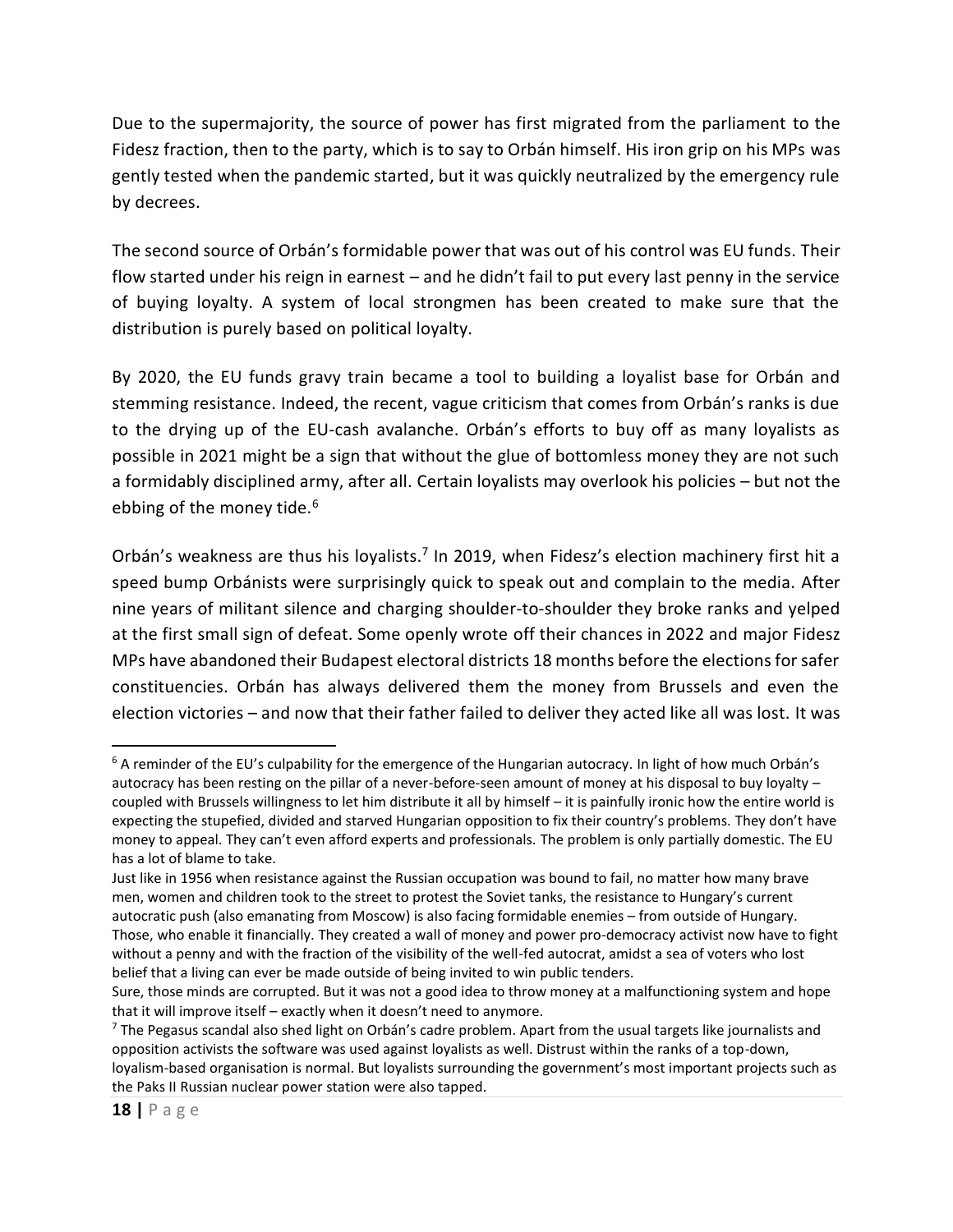a lesson on the underlying weakness of the structure we have all forgotten in the nine long years while they marched together, unchallenged.

In 2021 Orbán has been busy buying back loyalty in his ranks – a sign that his power was more based on carrots than was previously thought.

Orbán had not built his power on the basis of real popularity, much of the incentives to support him were rooted in his strength: the combination of intimidation, combined with his ability to enrich his followers by targeted public procurements and laws written to benefit them. With the EU money lost he will lose the power that used to bend backbones and some will not even remember they had ever supported Orbán. Others will be repulsed by the thought of supporting a weak politician (internationally) because the old authoritarian instinct to always vote for the strong will stop them.

As for the non-Orbánists, when the intimidation of power is gone, when fear is gone, they might be galvanized to vote against him. But that doesn't mean that Orbán can now be easily beaten. Not in his own election system. And any government that follows him might lose, even if they win, because they will not be able to govern.

In summary, it appears that Orbán's luck has run out. The economic cycle is at its end and he knows it – and the international scene also doesn't look up for him. And despite the all-time record election giveaway and the recent outsourcing of every last dime in the state coffers into loyalist asset management vehicles, Orbán might be vulnerable to something more subtle: the shuttering of his image of invincibility. It is no wonder that he looks concerned about what he calls "foreign interference" in the elections. It would prove to both his followers and his opponents that he is not invincible – and an entire army of anti-Orbán voters appears to wait for just that to go and cast their votes.

Shortly after the surprise defeat of Czech prime minister Andrej Babiš due to the Pandora scandal revealing details of his wealth, Orbán gave a speech at a national holiday that was all about the prospect of a similar "foreign interference" in the Hungarian elections.

He also talked about the evil opposition for the first time, switching from his old tactic of not mentioning them because they were so inconsequential. Orbán's campaign team followed suit and switched from never-ever mentioning the opposition to provoking fear of them. They still insist that the opposition is a joke - but Orbán envisioned a mighty western conspiracy behind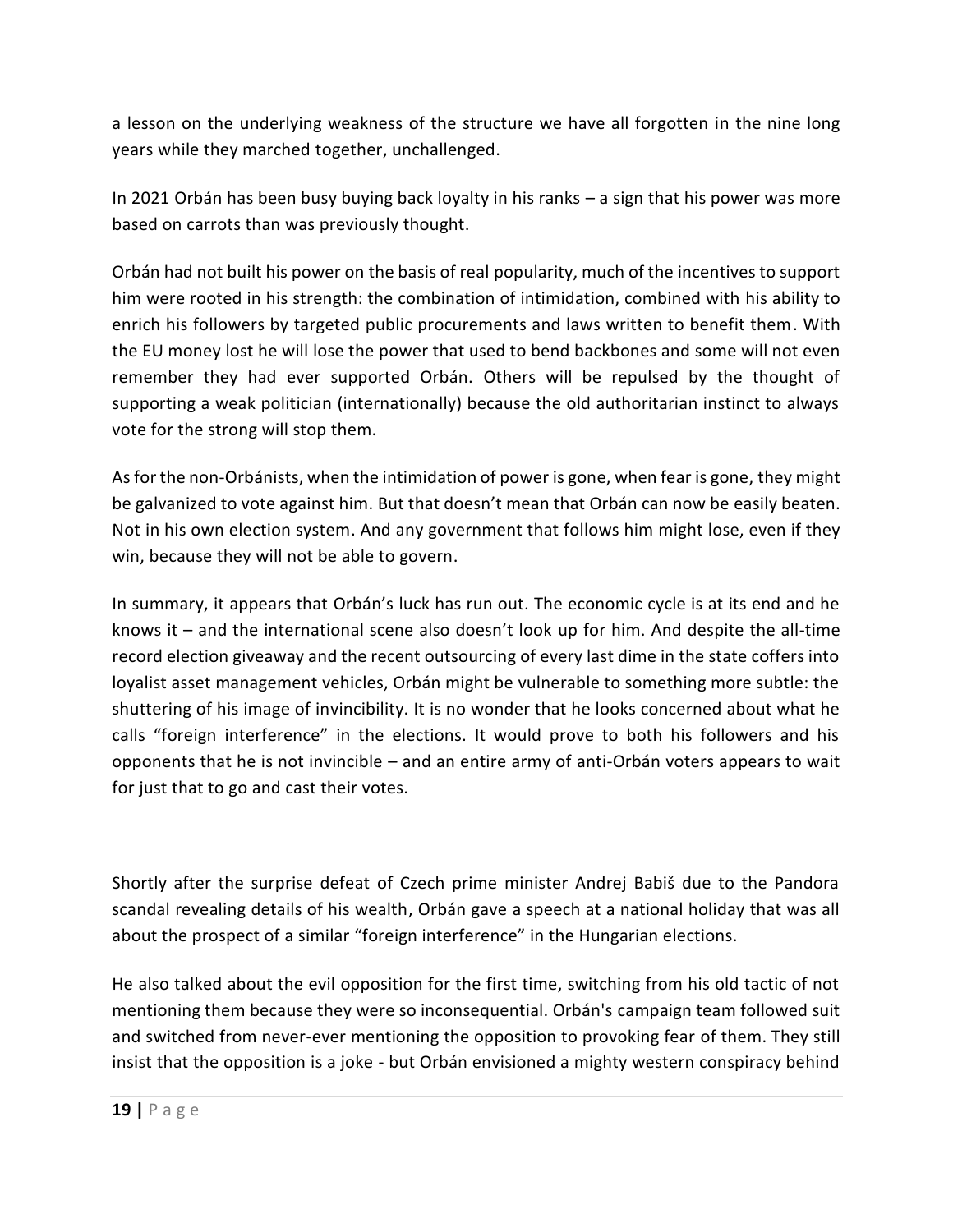them. He talked exactly like his communist predecessors used to, bashing the imperialist West and blaming them for the country's woes.

Washington became prominent among the enemies who are attacking him. Even though the Biden-administration appears to have largely ignored him, the fall of his fellow strongmen due to corruption scandals in recent months has taken a toll on Orbán's nerves - and he blames it on Washington. It feels like he is preparing his followers that something might be leaked about his cabinet - and that it will be Washington's attack. The fact that former president Trump openly endorsed him or that Orbán himself was aught supporting the reelection of his allies on the Balkans are apparently not considered "foreign interference".

Orbán's wealth is an open secret as his family and friends live in ridiculous luxury they have amassed while he was in power. Although Orbán is officially penniless on paper, a revelation similar to what happened to Babiš in the Pandora papers would not be a factual surprise to anyone, not even to his followers. Some of them even expect a strongman to steal, and many can't imagine the world without self-dealing politicians.

But a leak (of anything) would do something worse for a strongman: it would show that he is not invincible. And authoritarian followers are repulsed by any sign of weakness.

There is also a debate on whether Orbán actually wants to win in 2022 – or would rather let the opposition drown under the weight of the economic crisis. If he plans to win, the all-time history record election giveaway is a proof of that. It is carefully targeted never to reach anyone who is poor or not a heterosexual, married couple with children. But it is huge nonetheless. It may serve to buy votes – as well as to empty the budget for his successor and it resulted in record high deficit. Many of the impacts of the poor economy, such as inflation and rate rises have been postponed until after the elections in the forms of temporary price controls on goods and mortgage rates, but it will bury whoever governs after April.

Orbán's all-time record election giveaway include:

- 13th month pension to be sent out in February,
- a one-off, lump sum pension bonus of HUF 80000 (sent in November),
- a Covid-induced general debt moratorium extended until next election,
- fuel price controls (that also served to play fuel stations into the hands of a crony and squeeze out foreign operators),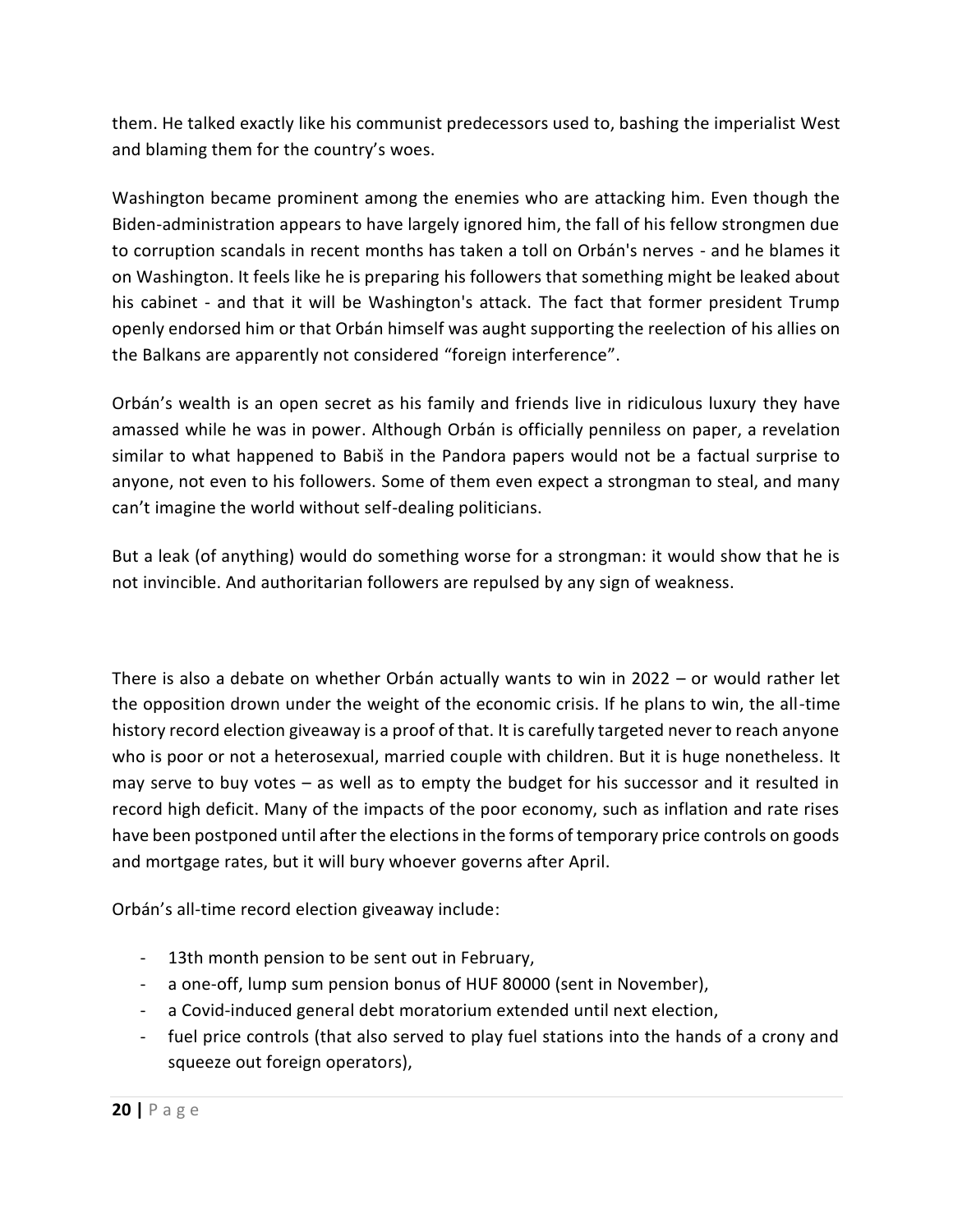- the utility price control (since 2014), which also remains in place despite the price increase,
- 15+15% wage increase promised to academics after a decade of frozen wages,
- 21% to nurses,
- 10% to teachers,
- 20% to nursery workers,
- 10% promised to police,
- soldiers and policemen get a one-off payment worth 6 months of their salaries (only if they get vaccinated) in February 2022
- minimal wage increase by 20% to 550 euros (before taxes),
- families with children get their 2021 income taxes back in a lump sum before the 2022 elections,
- people under 25 won't have to pay income taxes,
- free money for home owners to renovate causing price hikes and more price controls,
- tax cuts to companies (also serves to further starve opposition municipalities),
- Orbán unilaterally announced that mortgage interest rates will remain frozen at their October 2021 levels until after the elections (to temporarily detach 400k mortgage payers from the inevitable interest rate hikes, until after the elections). They will first pay a lower installment in February. Banks were not consulted, but they must send letters to every customer that they have Orbán to thank for it.
- Orbán personally announced that non-cash vouchers can be used to buy food, not just overpriced and unnecessary domestic holidays, from February 2022 until after the elections,
- price fixing of basic foods to be enacted in February.

Orbán even advertises this on his own, personal Facebook that is usually reserved to ooze statesmanship and being above politics.

Most of these measures have been timed to kick in in February 2022, eight weeks before elections. The question about the economy is whether the fresh memory of price fixing will leave him with deliriously grateful voters – or cause shortages and chaos just before polls open. The most heavy-handed measures expire after the elections, leaving any successor in a terrible situation.

The spending bonanza made a hole in the budget and brought on record-setting new debt but it is dismissed as economic stimulus for those who want to believe it. All this during massively overheating inflation that can be barely concealed by the official inflation statistics, kept low by legal price fixing.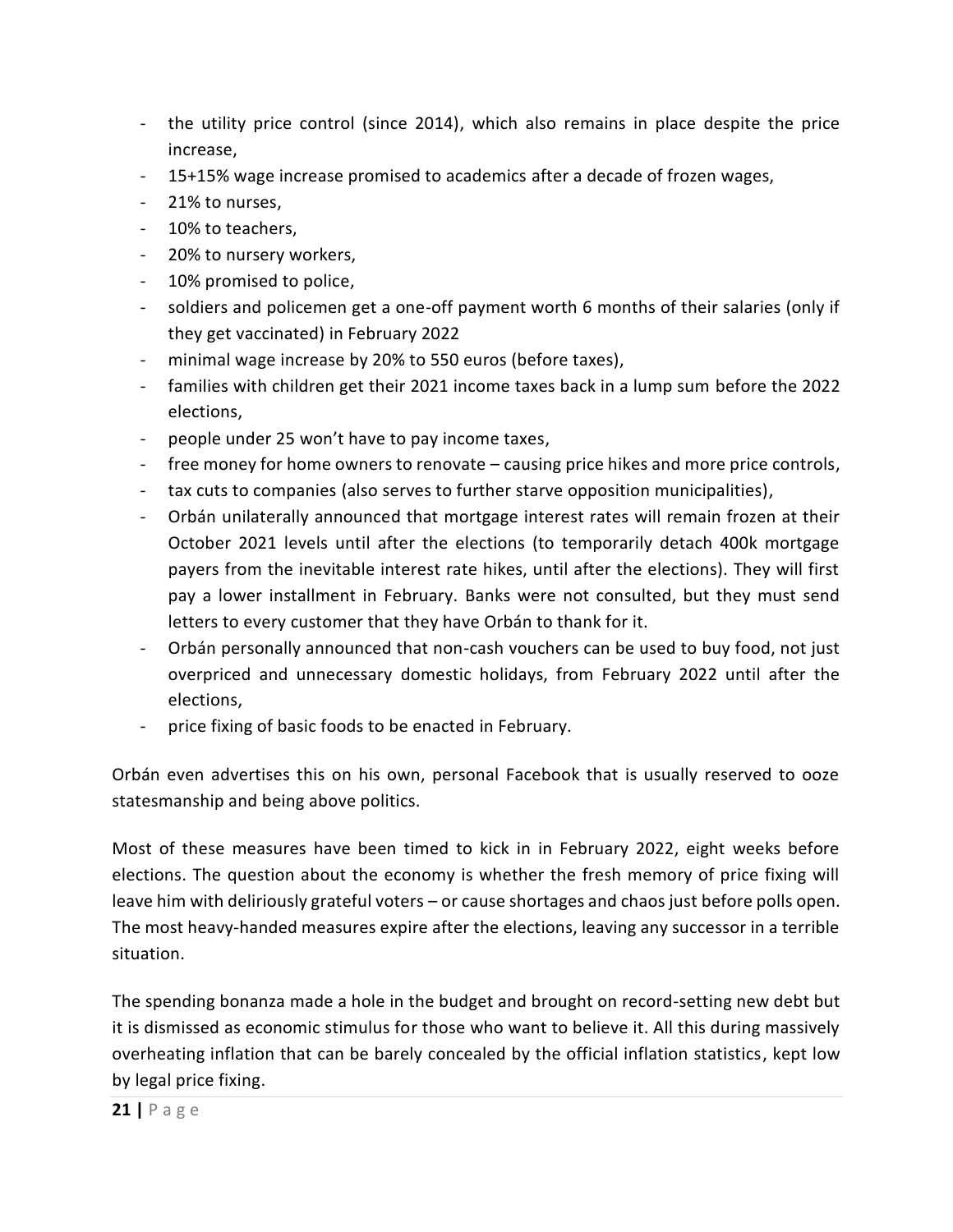It is important to remember that in 2018 pre-election giveaway used to be almost non-existent. Cash vouchers to the pensioners are part of tradition, those were duly sent. But the fact that impoverished rural voters could now be bought off with sacks of potatoes was even ridiculed.

The change of tactic between 2018 and 2022 is remarkable. The spending bonanza thus also raises the question: Can welfare populism (spending both on cronies and the general public) save an ailing autocrat, or does the thawing bring forth more discontent?

If fear and dependence are not sufficient any more and he needs to entice voters rather than intimidating them – does it mean the end of an era?

There is also a new enemy and campaign target for 2022: LGBT people.

Orbán's propaganda machine had been pivoting for enemies ever since he lost the municipal elections in late 2019. The topic of migrants as enemies has been exhausted by then, and even though it was not completely put to rest, it could no longer serve as the one-word election program it used to be. Orbán was ready to put the migrants as designated hate target to rest. Shortly before the pandemic a campaign has been prepared (complete with a direct mail campaign and a full-blown media offensive) against gypsies and judges. But then the pandemic came and Orbán reluctantly jumped on the bandwagon and started posing as savior.

After the vaccination campaign has stalled, however, he has distanced himself from the pandemic. It was not winnable and at any rate, as a virus is not the right kind of threat for an autocrat (because he didn't fabricate it, nor can he control it). Yes, the pandemic was used for other purposes, most notably to economically punish the enemy, to foster unchecked public procurement opportunities, to govern by decree and to dole out unheard of sums to loyalists. But it was not a good enemy for the elections.

Orbán needed a new enemy to gear up for the elections. First he introduced an enemy that once worked for him: Ferenc Gyurcsány, the pre-2009 prime minister. It was an old, old scapegoat but Orbán isn't young either and he is irresistibly pulled to things that once brought him success – especially at times of distress. For a while it seemed that the election will be fought against Gyurcsány (who wasn't even running) but then the Pegasus scandal happened and Orbán needed to improvise. He added homophobia in the shape of a referendum that informs voters that children are threatened by non-heterosexuals in various ways. The "child protection" law and the mobilization around it for a legally unnecessary referendum to take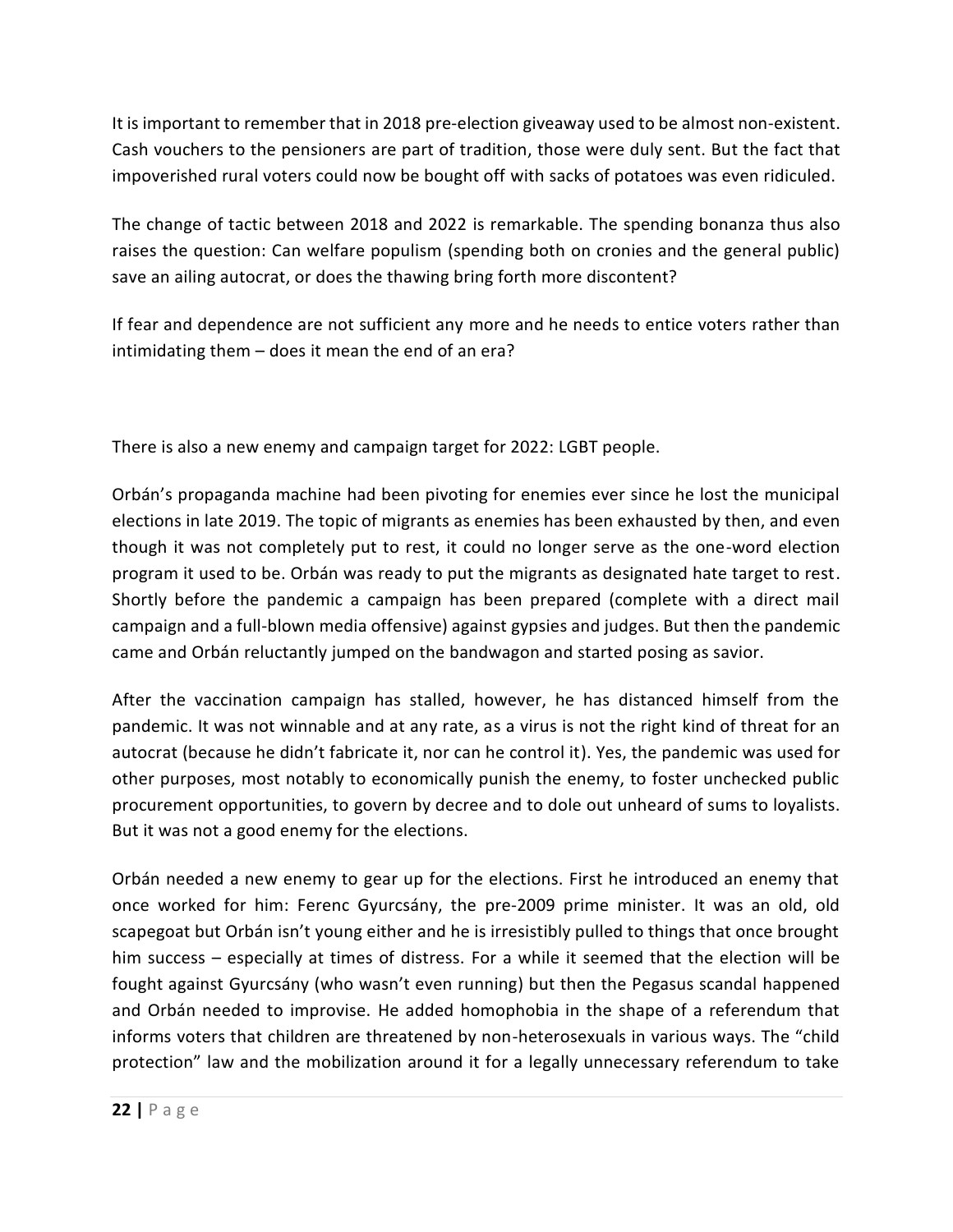place together with the general elections is a combination of two miracle weapons: a hate campaign and a referendum.

The Pegasus scandal has been unpleasant for the government but their control over the media helped to play down the scandal.<sup>8</sup> At any rate, no one expected that it would be investigated. After a period of sheer silence and confusion among Fidesz politicians came the new directive. They all started telling that it was legal on every platform, domestic or otherwise. It was legal, they made it legal to eavesdrop and conduct surveillance on anyone, any time, without suspicion or without involving another branch of power, a judge.<sup>9</sup> It is now enough for a minister to sign off on unlimited surveillance – and it is not clear what the consequences are if surveillance happens even without that signature (and someone figures it out and proves it).<sup>10</sup>

Since political responsibility is non-existent under Orbán, no one thought of even resigning for the scandal, not even when the minister excused herself stating that she let her deputy sign the surveillance warrants. (Her deputy later came under scrutiny for accepting bribes – an extremely high level scandal that could not be revealed without political permission – and everyone was wondering whether he was made the fall guy.) The details of who bought the

 $\overline{\phantom{a}}$ 

<sup>8</sup> Curiously, even the majority of Fidesz voters disagreed with the surveillance of the opposition - but a big number of them finds it normal and probably soothing that the state should be able to hear and say anything - especially the internal dissenters. It has to do with the pre-1989 dictatorship when not only was state surveillance uncontrolled, but people were made to report on one another. It weakened the social fabric and rendered many people completely subservient to power, regardless of whether they perceive it as legitimate or even benevolent. Power is power – and that view makes an authoritarian follower.

<sup>&</sup>lt;sup>9</sup> Kim Lane Scheppele, expert on Hungarian constitutional law at CEU, wrote about it on Paul Krugman's blog in The New York Times in 2012. She was discussing Orbán's anti-terror unit and its apparent lack of oversight in conducting surveillance. "TEK can engage in secret surveillance without having to give reasons or having to get permission from anyone outside the cabinet. In an amendment to the police law passed in December 2010, TEK was made an official police agency and was given this jurisdiction to spy on anyone. TEK now has the legal power to secretly enter and search homes, engage in secret wiretapping, make audio and video recordings of people without their knowledge, secretly search mail and packages, and surreptitiously confiscate electronic data (for example, the content of computers and email). The searches never have to be disclosed to the person who is the target of the search – or to anyone else for that matter. In fact, as national security information, it may not be disclosed to anyone. There are no legal limits on how long this data can be kept. "… requests for secret surveillance are never reviewed by an independent branch of government. The justice minister approves the requests made by a secret police unit operated by the interior minister. Since both are in the same cabinet of the same government, they are both on the same political team."https://krugman.blogs.nytimes.com/2012/04/19/the-new-hungariansecret-police/

 $10$  Apart from the opposition politicians, activists and journalist about whom an autocratic government wants to know everything anyway, Orbánist loyalists were also on the list of Pegasus targets. The new leadership of a national security organization eavesdropped on the old one and even the closest security guards of the president have been tapped.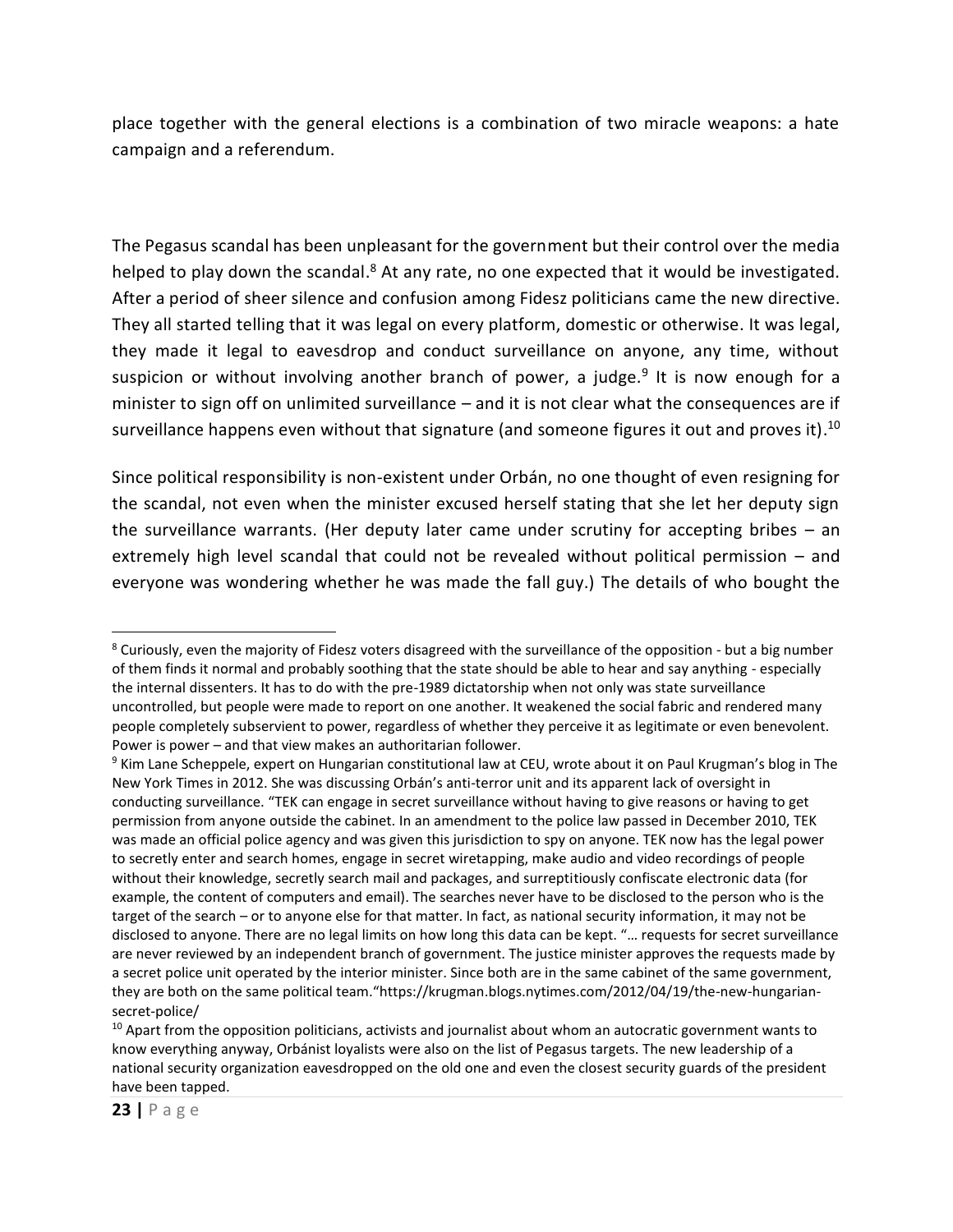software and how it was used has been made confidential for decades and the little we know is not coming from any official investigation.

But the confusion and the embarrassment put enough pressure on the campaign machine to improvise and thus Orbán threw in the issue of pedophiles – by which every Fidesz politician means homosexuals. In an attempt to transplant a Western public discourse into Hungarian politics (where the issue is not even present) every Orbánist suddenly started scaremongering about sex change operation performed on kindergarteners. Discourse about the "child protection" law doesn't even bother to mention pedophiles – not least because the last incidents of convicted pedophiles were Fidesz politicians. They simply conflate homosexuality with pedophilia – the way the Russian info war machine teaches it.

The new enemy also comes with another thing Orbán fetishizes: a referendum. The general elections will now be held together with a referendum on whether Hungarians want sex-change operations to be promoted to children, and other loaded fake questions that really just serve to inform people about a threat that doesn't even exist. Abroad it can be communicated as being part of the US culture wars – on Trump's side.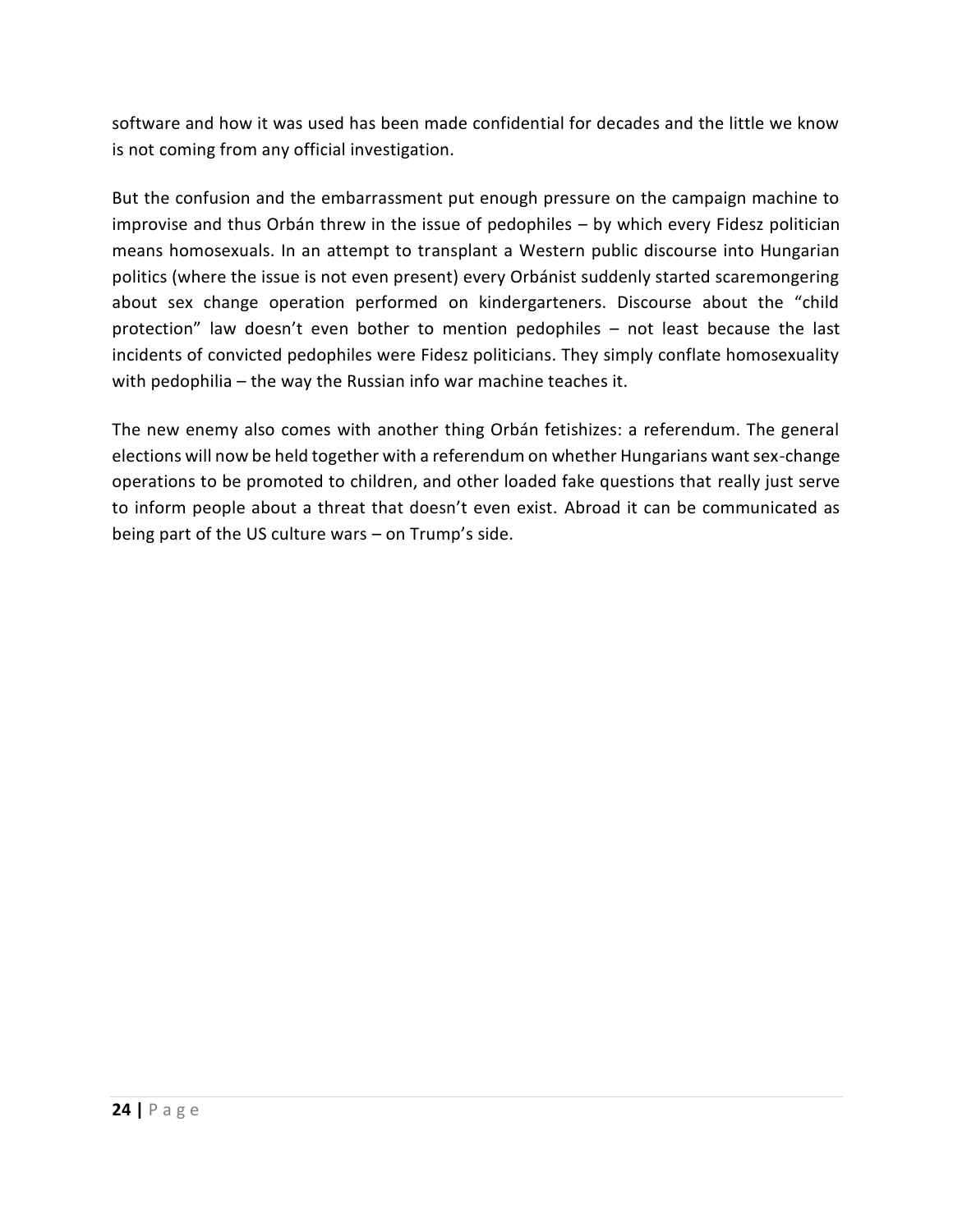- <span id="page-25-0"></span>Orbán wins with a 2/3 supermajority.
- Orbán wins but with only a simple majority.
- The opposition coalition wins with a simple majority.
- The opposition coalition wins with a 2/3 supermajority.

#### <span id="page-25-1"></span>SCENARIO 1/4 Orbán wins again by a constitutional supermajority

As of December 2021 polls show a tight competition between the two sides.

Poll results heavily diverge according to the pollsters' party affiliation but the neutral ones show that the united opposition is a force that definitely endangers Orbán's precious 2/3, maybe even his majority. And if hiding and insofar passive voters turn up to vote, the numbers can be even worse for Orbán.

If a new Orbán supermajority materializes it is thus unlikely to have the same legitimacy as his pervious ones, especially after the suspicious elections of 2018. For the first time since he came back to power there is a united opposition and if they get that much less than Fidesz, it can't be explained away easily.

In 2010 Orbán won by a 2/3 supermajority partly because his opponent lost that much. The combination of the fallout from the financial crisis and general incompetence, corruption and in-fighting on the then-government's side gave Orbán a gift that he didn't fail to use: a supermajority to change the entire legal system. This is what he means by one only has to win once, but it has to be big – his favorite lesson to his aspiring autocrat fanboys in other countries.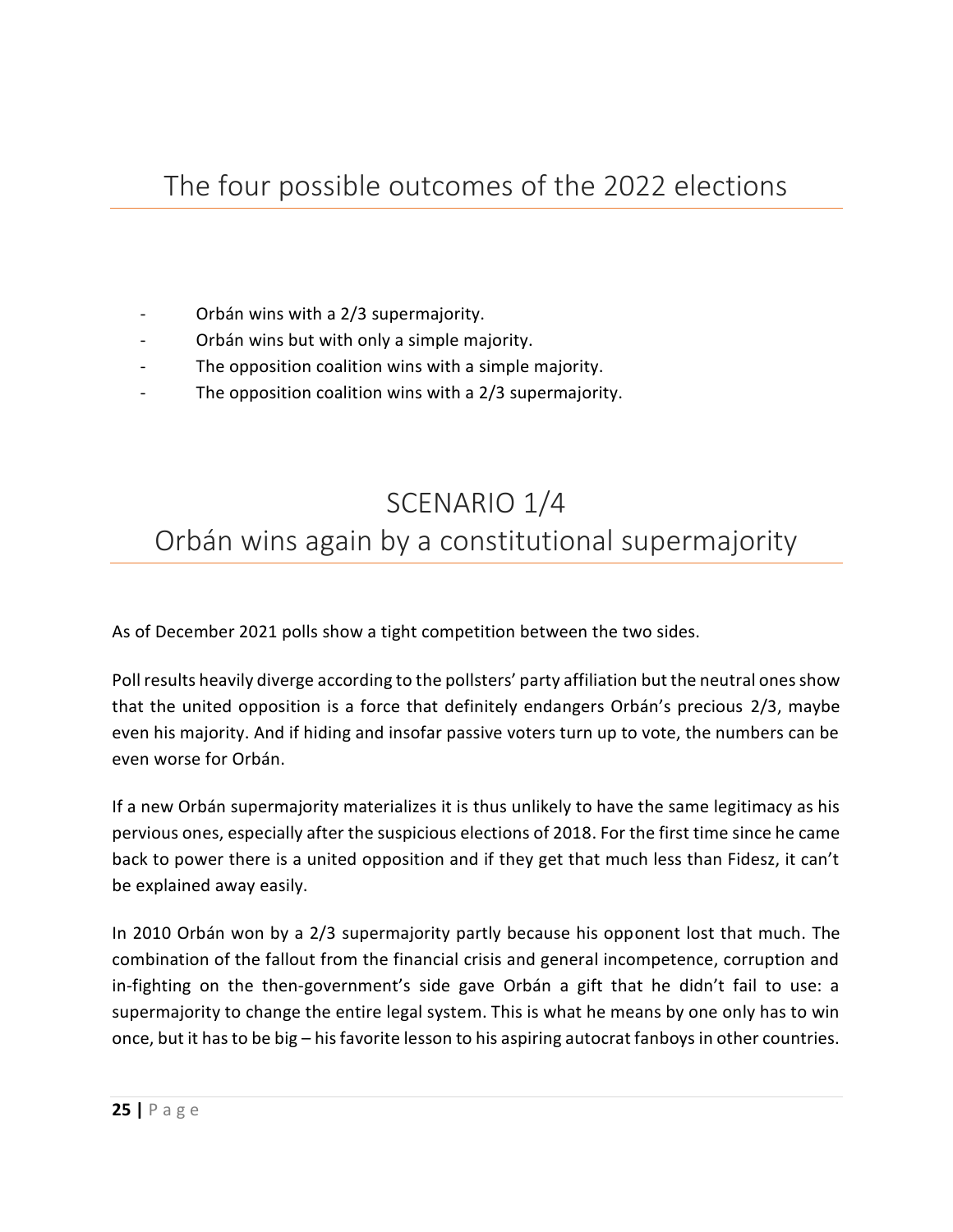In 2014 he repeated the feat but with an even more Fidesz-friendly electoral system. While he had to ambush the private pension savings of Hungarians to pay off his supporters and buy their unquestioning loyalty after the 2010 victory, he now had the EU to finance his loyaltybuilding. His power was unquestioned and the opposition was without hope or spirit.

2018 has been different. Despite the even more jilted electoral law and all the unfairness built into the system the opposition had a slight chance.<sup>11</sup> Not for victory – because they were still fragmented and that is severely punished in this system – but to strip Orbán from his allimportant 2/3 supermajority.

Having to govern with 50%+ would have forced Orbán to negotiate. To "do politics" again, as Orbánists put it. He could still just buy off opposition politicians to vote with Fidesz, but it would have been a major shift in the entire political atmosphere. That is why the 2/3 was the allimportant goalpost for Orbán in 2018 and high participation was a really bad sign for him.

When an all-time high record participation rate emerged throughout the day, everyone in Fidesz panicked and went into hiding. The day before the elections everyone in Hungary would have sworn that the counting of the ballots would be clear – it is just that the system itself is a form of legal cheating. Opposition parties didn't even bother to delegate observers in three quarter of the polling stations because everyone trusted the counting of the ballots. But by the time the day was out everyone was thinking the unthinkable – but no one dared to say it.

Even according to the official explanation of the events that day, it was the least competent and most suspicious election in Hungarian democratic history. When – after hours of an inexplicable news moratorium and the lowering of the participation rates after polls closed – Orbán emerged to announce his new 2/3 supermajority many simply didn't believe it. He quickly gave a medal to the head of the election office, while their website was still down. Access to the records was withheld for a long time and even when they were given access, opposition "experts" had no clue what to look for or how it looked like.

The biggest ever opposition protests ensued – then fizzled out because not even their politicians dared to say it out loud. Accusing Orbán of cheating would undermine people's

 $\overline{\phantom{a}}$ 

 $11$  Just a few weeks before the general elections Péter Márki-Zay won a shocking victory against Fidesz at the local mayoral byelections in the firmly pro-Fidesz town of Hódmezővásárhely. His miracle weapon: opposition coalition. The number of hiding opposition voters and first time voters went through the roof and it shocked Fidesz. But there were only weeks before the general elections and a similar opposition coalition was difficult to create nationwide.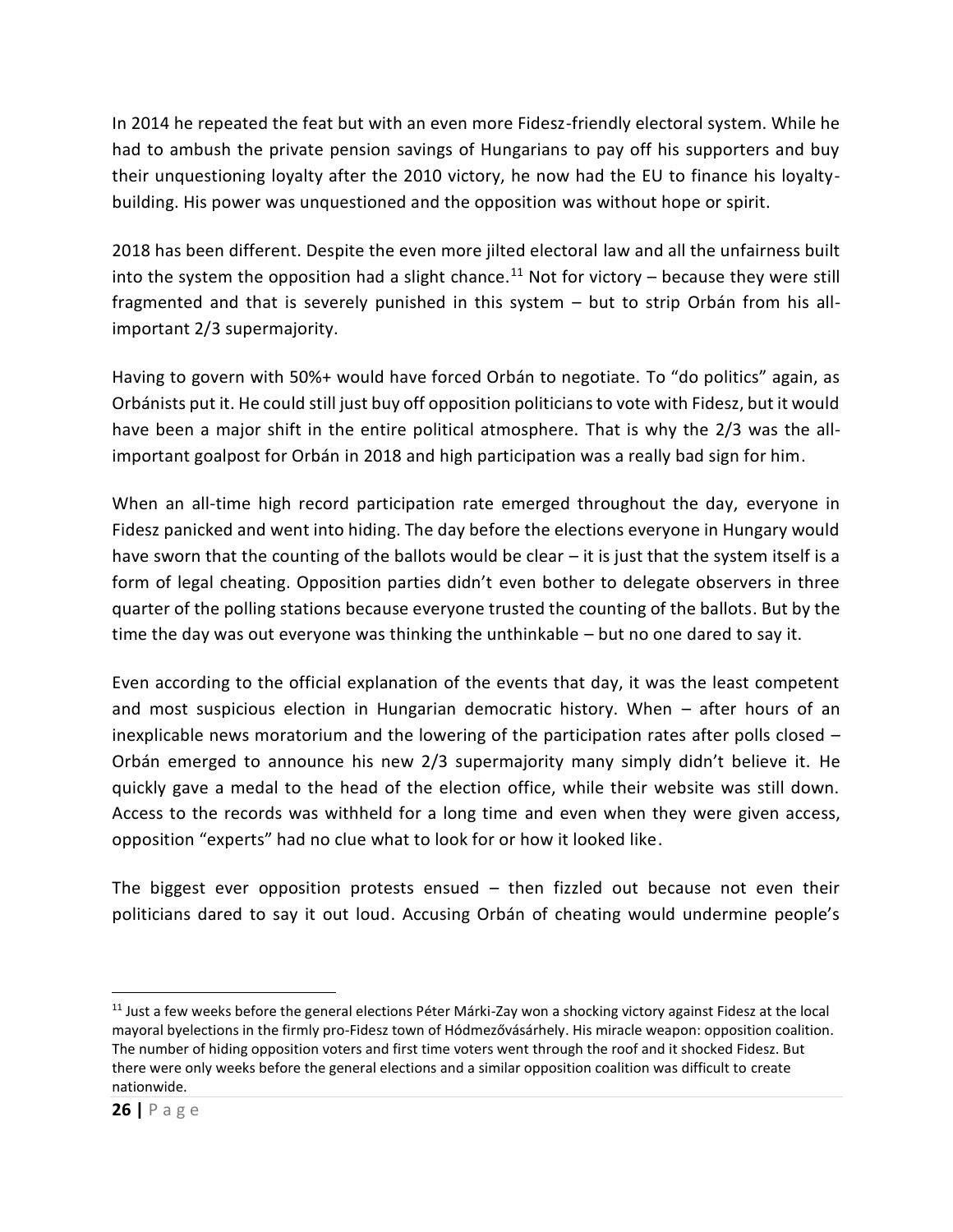willingness to vote. (When a year later Unhack Democracy Europe published its report<sup>12</sup> about the systemic fraud at the ballot count – as well as the electoral system – no one cared anymore.) But opposition parties are furiously recruiting election observers for each and every polling station for 2022 nonetheless.

A new Orbán supermajority would probably seal the fate of Hungary. It would cement Orbán as the figurehead and the role model for aspiring autocrats in the West. Depending on the international scene it might even lead to a breakup with the EU.

For Orbán, personally, the only use of the EU is its money – having received an avalanche of dumb money over the decade, comparable to the Marshall plan – and using it to buy loyalty. It showed all the sick incentives of international aid. Without the easy money Orbán's own loyalists would begin to feel disappointed and leave the boat and thus the EU would only be a thorn in Orbán's side.

Hungary's EU-membership may thus come under review by Orbán. A spokesman already denied that Hungary would leave but that was to be expected. Even the slightest hint that Orbán might be planning to leave the EU would lead to mass protests and him losing the elections.

The Hungarian public may be overwhelmingly pro-EU, but it doesn't matter much since there is no legal need for a referendum to leave the EU. On the other hand, Orbán might not be allowed to get rid of Brussels if he is still useful as a member of the EU for Russian and Chinese interests. His international alliances can hardly change at this point without losing face – or worse.

If Orbán wins with yet another supermajority, the economy will also collapse on him, and him only. It would weaken him tremendously. This would be the first time he would have to govern through economic hardship and he can't postpone the impact of inflation and the weak currency much longer, no matter how aggressive legal means he chooses. Price controls and legal interference in market processes would escalate and accelerate. Shortages would ensue and the discontent might bring people to the street, even Orbán voters.

This, however, could also happen to the opposition if they win in 2022.

 $\overline{\phantom{a}}$  $12$  Fresh evidence of Hungary vote-rigging raises concerns of fraud in European elections (17 May 2019) [https://www.opendemocracy.net/en/breaking-fresh-evidence-hungary-vote-rigging-raises-concerns-fraud](https://www.opendemocracy.net/en/breaking-fresh-evidence-hungary-vote-rigging-raises-concerns-fraud-european-elections/)[european-elections/](https://www.opendemocracy.net/en/breaking-fresh-evidence-hungary-vote-rigging-raises-concerns-fraud-european-elections/)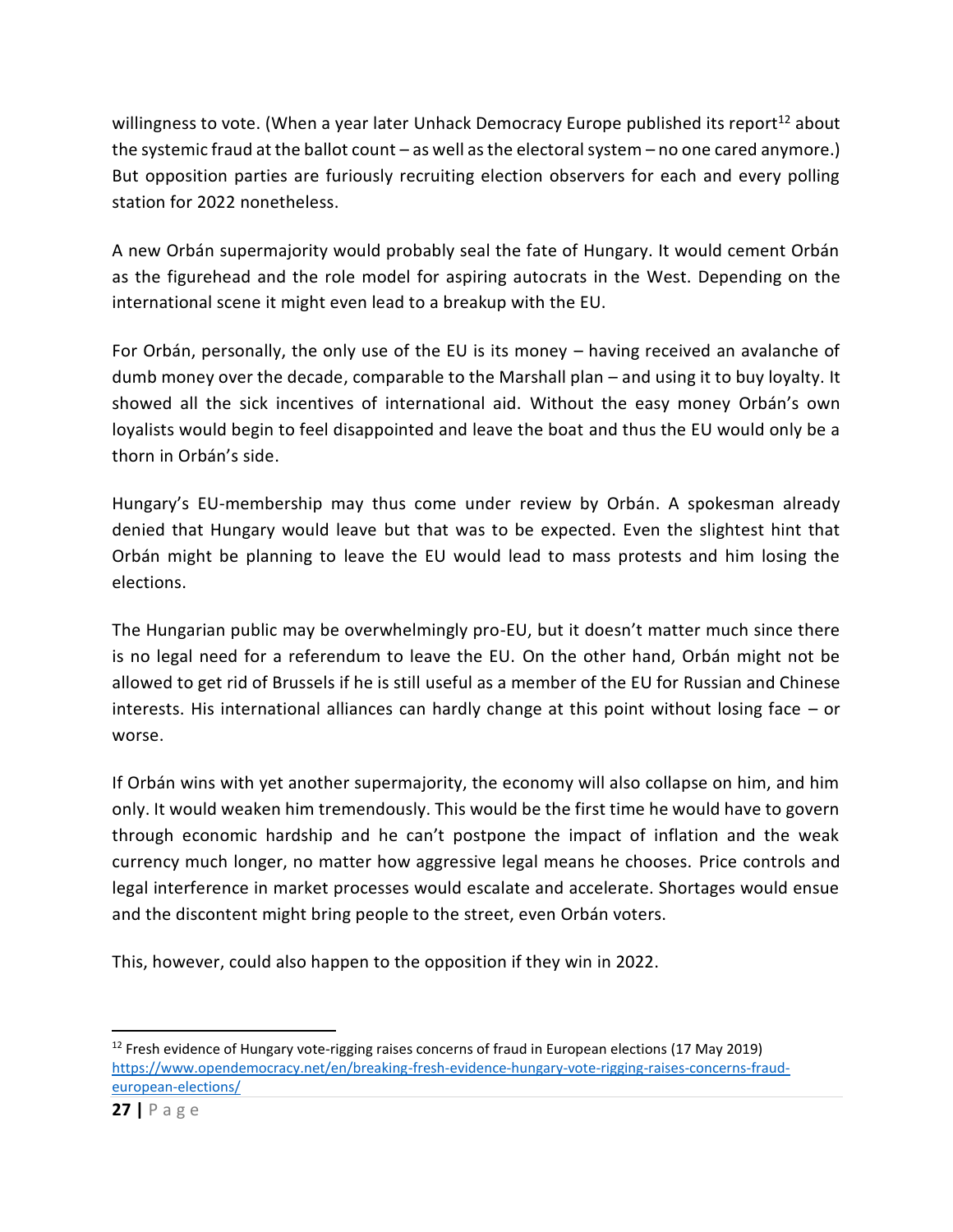## <span id="page-28-0"></span>SCENARIO 2/4 Orbán wins by only a simple majority

#### *If Hungary is still governable by a simple majority – it must be Orbán's.*

By putting loyalists atop of the remaining independent institutions and appointing them for oddly long periods of time, Orbán has placed constitutional landmines in the path of any potential successor.

He had also outsourced all the economic might of the state into loyalist asset management vehicles to do as they please with them, including universities, theatres and major cultural institutions whose state support is still mandated by law nonetheless. The new, politically fattened oligarchy is also expected to obstruct any government that is not Orbán's and they now control entire economic sectors, telecommunication, utilities and big chunks of banking and retail.

A simple majority for Orbán is not an unlikely scenario. It would rob him of his most potent domestic tool – his voting machine – but only temporarily, given the unconditional support he can expect from the leaders of independent institutions. He could still navigate with the help of breakaway MPs from the opposition that is easily divided.

The opposition would protest in the streets, but those protests are non-violent and regularly fail to achieve anything as they are easily ignored.

The loss of his mighty two-third would also mean that Orbán's ego abroad would be subdued. Having a supermajority has been his favorite talking point in Brussels and beyond, blaming all his policies on the people's supposed will and rejecting criticism on that basis.

The real question is how he would handle the inevitable economic downturn and whether he could conceal it or blame it on someone else.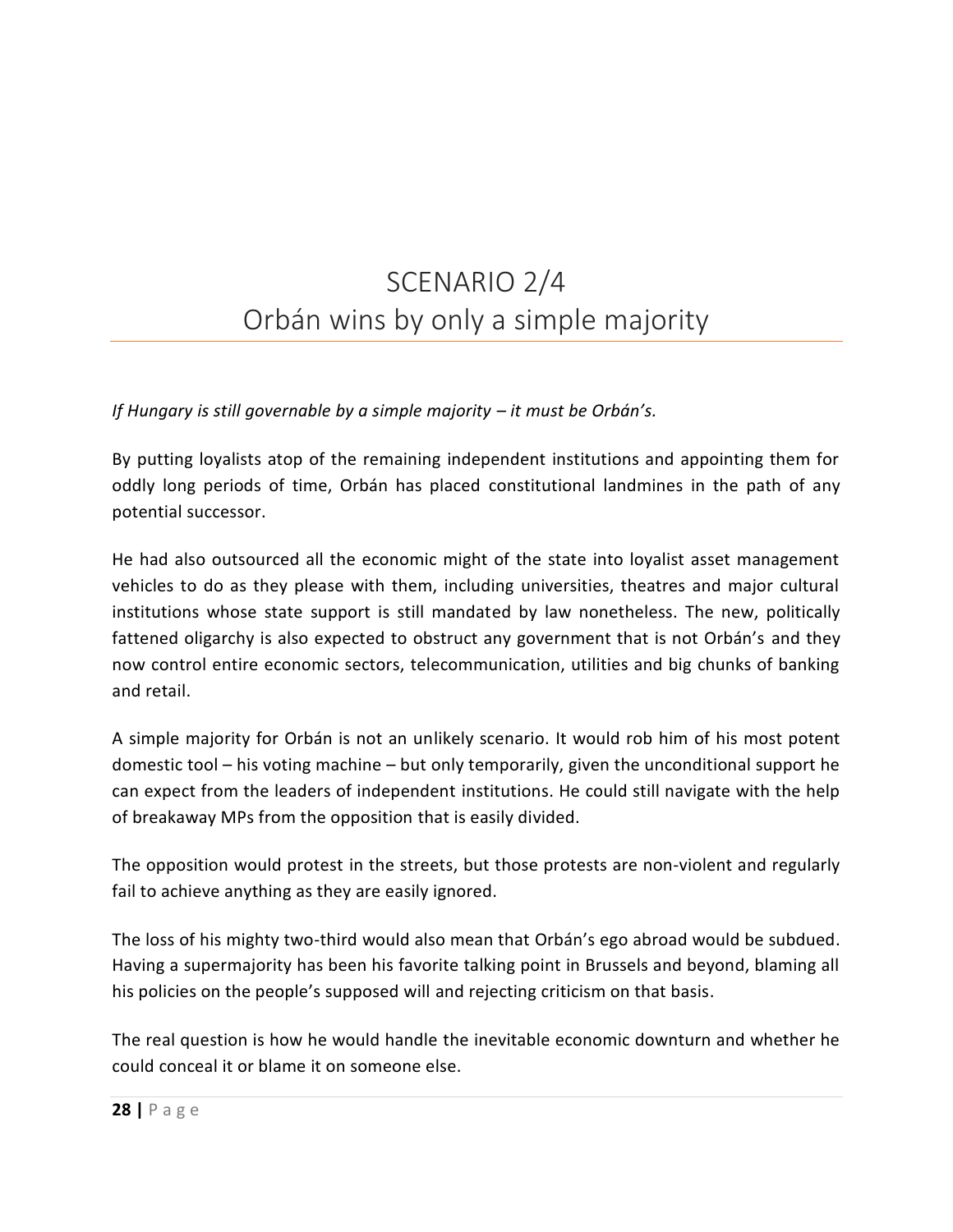## <span id="page-29-0"></span>SCENARIO 3/4 Opposition alliance wins by simple majority

*This is the scenario many are hoping for. A simple majority seems achievable. How they would cooperate and how they could govern without any legislative power and against the headwind of hostile institutions is anyone's question.* 

As of their political leanings the opposition would steer the country back into the Western alliances – as much as it is still possible, and depending on how much room for maneuver they would have. With big parts of the economy and institutions pitted against them an opposition majority will always have their hands tied – and learning about the confidential details of the Russian and Chinese deals might put them off from trying to backpedal.

A simple opposition majority would be quickly crushed under the double weight of a hostile institutional and economic environment and an economic crisis coming home to roost, complete with inflation, weakening currency and hundreds of thousands stuck in mortgages and exposed to any rate rise. Price controls would have to be undone but market conditions could not be reinstated that easily.

No wonder many speculate that this might be Orbán's preferred scenario. The economy would crush the lame duck opposition alliance and he would add pressure with his followers from the streets. He could return even before 2026 if he plays this hand right.

#### <span id="page-29-1"></span>Would Orbán hand over power?

*In December 2021 a government spokesman reassured us in an interview that Orbán would hand over power to the opposition if they won. In other words, we have come to the point where it has to be said.*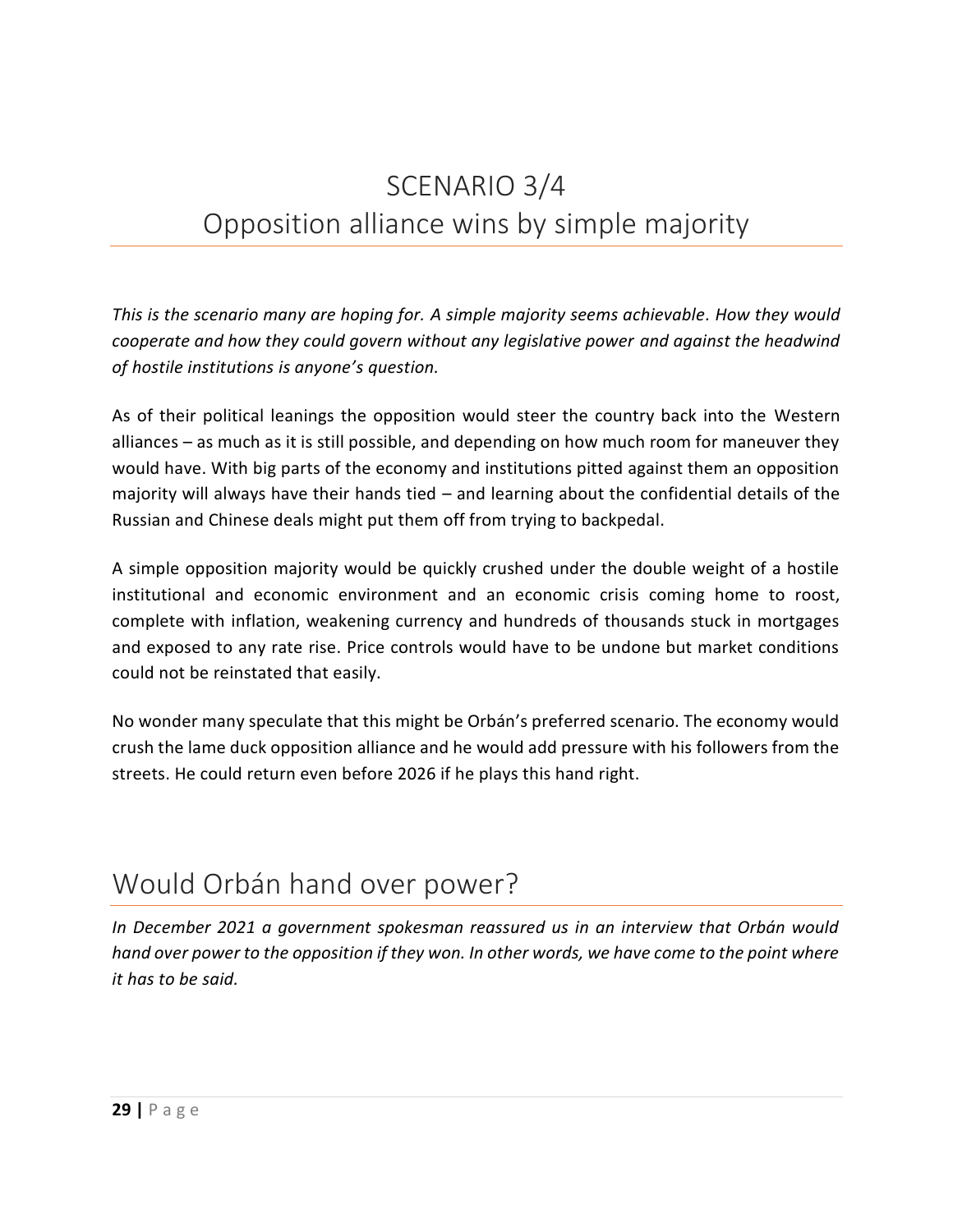Of course, the blame for the deterioration of democratic standards must be shared. Donald Trump's January 6 shenanigans are an obvious example of why such a question might even occur to someone. But ultimately it all comes down to Putin's success in the mental deterioration of the West, sowing divisions to the point where hystericized crowds see the other party of their country as a bigger threat than they see Russian influence operations. But the question remains whether Orbán would just accept negative election results.

Signs that point against a peaceful handover are numerous. It started long ago with Orbán's infamous 2002 announcement that "the nation can't be in opposition", by which he meant that Fidesz is the party of (ethnic) Hungarians. His men have been repeating the mantra ever since, including the House Speaker who regularly laments that people don't just vote to the "Hungarian" party even though Fidesz helpfully points itself out as such. According to this logic, people should vote based on birth and not based on ideas, let alone policy.

Mark Leonard and Jeremy Shapiro from the European Council of Foreign Relations predicted for 2022 that Orbán may remain in power despite losing the elections: "*Orban's Fidesz party will lose the Hungarian election to a newly unified opposition – or so outside election observers will assert. But, despite that, Orbán will follow former US president Donald Trump's playbook by claiming that he won. And he will improve upon Trump's performance by actually remaining in power. This will create large street protests in Hungary and a crisis between Hungary and the EU.*" 13

They are not the only observers who wonder whether Hungary is past the point of peaceful power transitions. Many at home have asked themselves the same questions. Their concern is not mere paranoia. To illustrate the possibility of a contested election we should look at three incidents in the past that might give as a clue regarding Orbánists' present attitudes to democratic power transitions.

Orbán has been the uncontested leader of his own party, Fidesz, ever since the 1990s. His men enjoyed posing as independent politicians, the leaked US diplomatic cables testify to that, and that image was not against Orbán's interests either. But it was a false image and it was never tested because they never actually resisted him. The weakest he had ever been (still without challenger) was after he lost the elections (again) in 2006. He then made the fateful decision to bring politics to the streets and to brew a coordinated campaign around a leaked speech of the then prime minister, Ferenc Gyurcsány. Between the election in Spring 2006 and October

 $\overline{a}$ 

<sup>&</sup>lt;sup>13</sup> 2022: The road to recovery (again) 7 January 2022, ECF[R https://ecfr.eu/article/2022-the-road-to-recovery](https://ecfr.eu/article/2022-the-road-to-recovery-again/)[again/](https://ecfr.eu/article/2022-the-road-to-recovery-again/)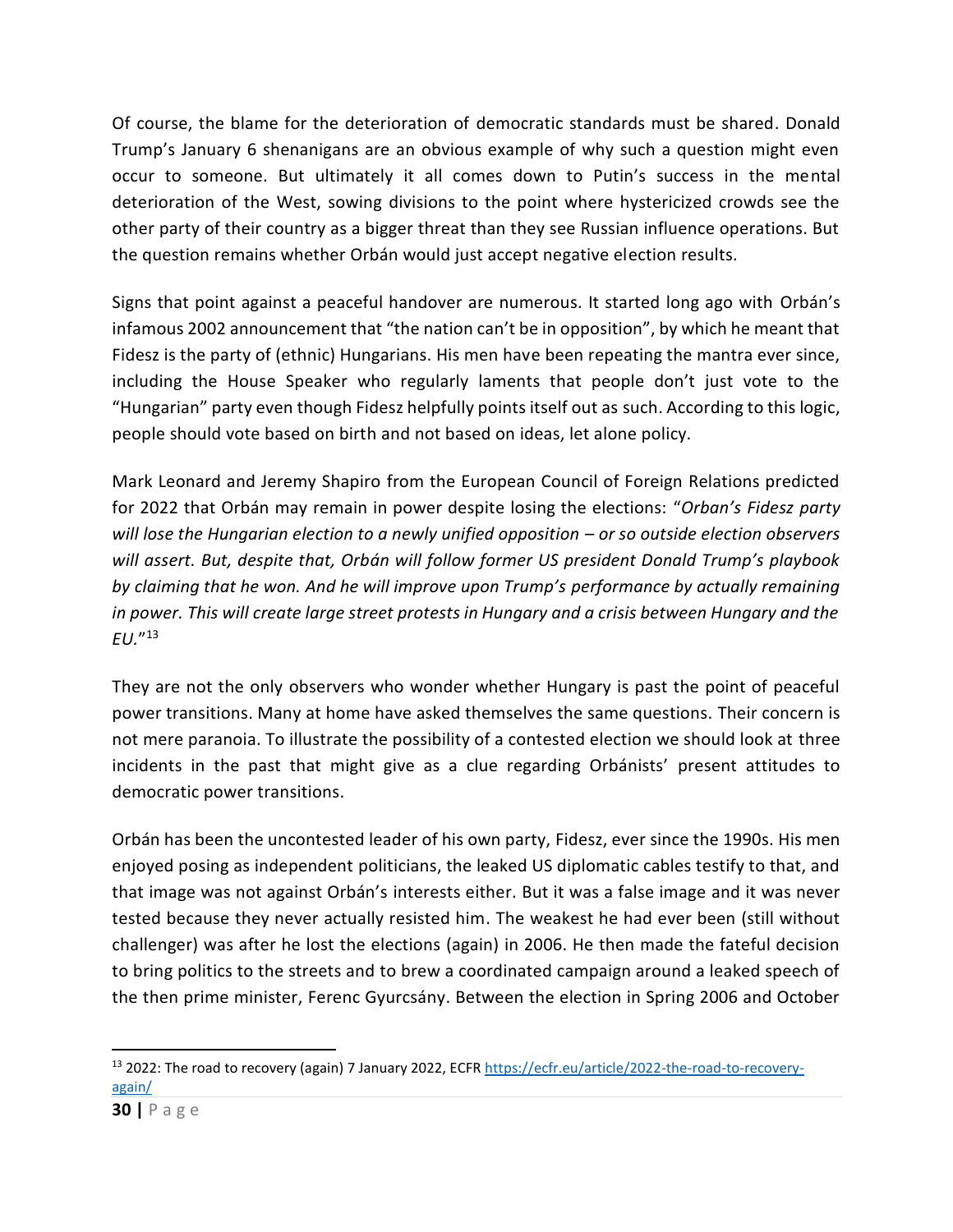the same year Orbán built up a coordinated outrage campaign (complete with activists with loudspeakers driving around Budapest and playing the most outrageous parts of the speech) and started to question the election results.

The infamous Budapest riots ensued and according to some reports the only reason he didn't join them personally is because his party leadership even considered opposing him if he did so. They didn't have to do it in the end, Orbán stayed away from the riots. Although Orbán's role in the riots is firmly denied and the football enthusiasts involved will always testify that they did it purely out of a sense of patriotic duty, a recent book by an investigative journalist reveals how Orbán made gestures to football fans before the riots which were not lost on them.<sup>14</sup>

So bringing politics to the streets has worked for him once and so did bashing Gyurcsány. When Orbán decided to base his 2022 campaign on Gyurcsány, a 15-year-old scare story, it was obvious that he is using a tool that once proved to be rewarding. <sup>15</sup> Maybe bringing politics to the streets is also such a tool that once worked to strengthen his grip on power within his own party. And to illustrate how much he believes he was right: By 2021 he came to the point where he celebrated the events of 2006 – rather than the anti-Russian revolution of 1956, the revolution Hungarians normally celebrate on October 23.

Today he has even less resistance within his own party. The second, but even the third line of Fidesz politicians have been sidelined. Those who surround him these days are political lightweights on their own right and many are proudly ignorant of the democratic norms they spurn. They may leave Orbán's side in case of an election defeat if they are not too deeply incriminated but they can't threaten to rebel against him like the 2006 leadership did. If Orbán wants to use his tried and tested method, if he gets the admiration of his illiberal allies from abroad, from Trump to Salvini to Putin, if he chooses to contest the results on the streets or to refuse to accept the count – what exactly can anyone do about it? This should be the question anyone asks when pondering what an autocrat can or cannot do: what would be the consequences for him, personally.

The second incident is more recent and it is a clue that even Orbán's men aren't sure whether they should ever hand over power again. In March 2019 Hungary was deep in the throat of Orbánism, legally as well as mentally. Orbán's loyalists were under the impression that the opposition is so illegitimate, so obviously traitors, that allowing them to exist is an act of generosity and inexplicable mercy. At any rate, they can not get power back, ever, and

 $\overline{\phantom{a}}$ 

<sup>14</sup> Győzelmi kényszer - Futball és hatalom Orbán világában by Rényi Pál Dániel (Magyar Jeti Zrt, Budapest, 2021)

<sup>&</sup>lt;sup>15</sup> He keeps doing that with referendums, another tool that worked for him splendidly once. We will have a referendum about LGBT people together with the general elections in April.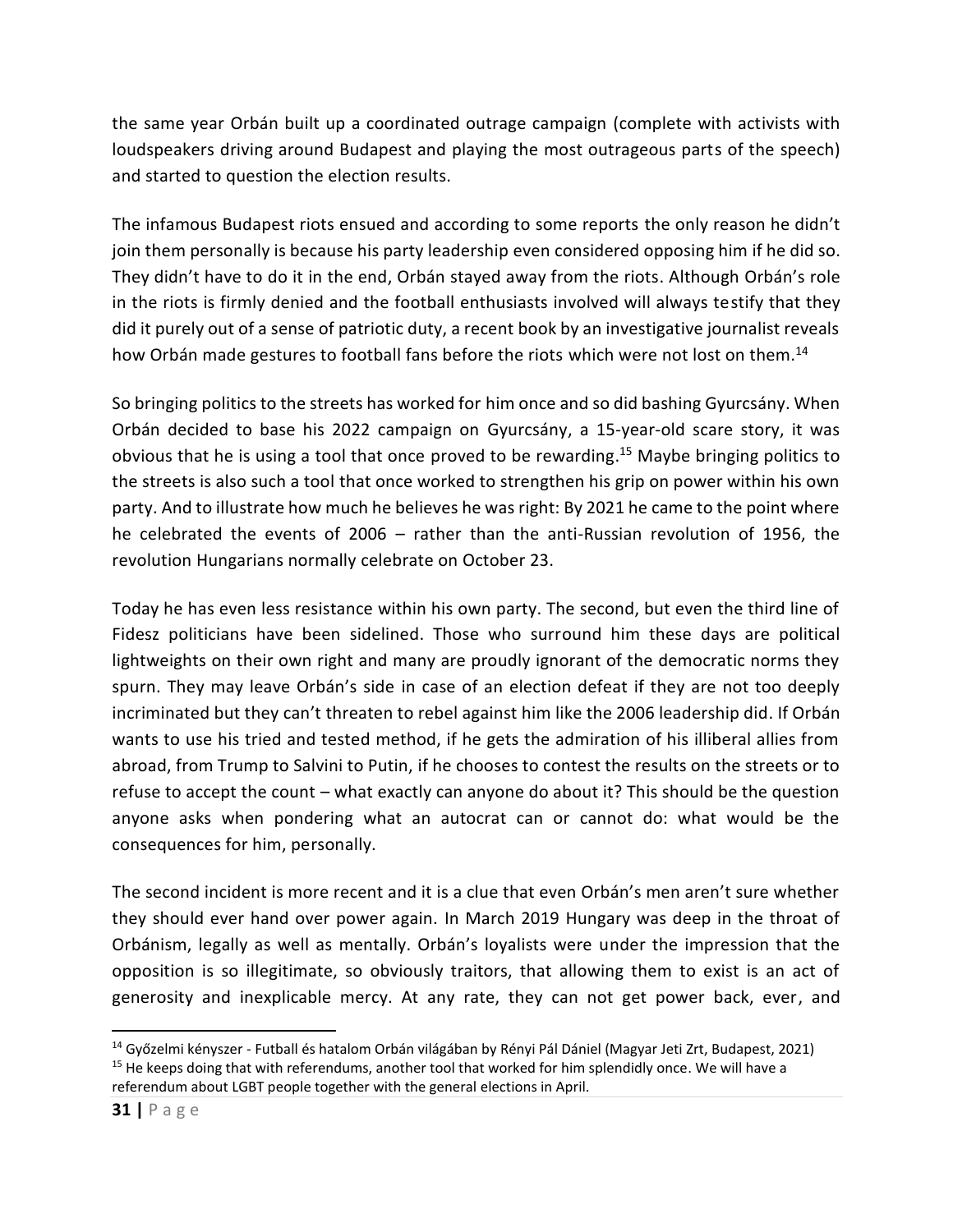Orbánists were past the point of pretending (domestically) that this is still a democracy. And they weren't alone with that view, the opposition also felt illegitimate to themselves.

In this mental fog an anomaly has happened. In the town of Szombathely Fidesz has lost its majority in the local council. (Not to an election but by alienating a loyalist who swapped sides.) Shocked and confused as to how to act in such a situation the local Fidesz representatives locked themselves in the meeting room in panic, blocking the door with a potted plant. According to the live feed on nyugat.hu they have been waiting for their Fidesz MP (and thus the local Orbánist strongman) to arrive from Budapest to tell them what to do.<sup>16</sup> Such was the mental state of the country in 2019.

But the thick ice of Orbánism has already began to crack. The 2019 municipal elections were a shock to the country – and to Orbánists – because half the major cities went to the opposition. And no one saw it coming. After the elections, however, the same question was raised: will Orbánist mayors really just stand up and leave if they lost? With all the contracts and evidence left behind in their offices? They were so certain of their victory that some of them were planning to go on a holiday the day after the elections. The possibility of handing over the office was never on their minds.

There were more than one districts and cities where such a smooth and self-evident transition didn't happen. Either because contracts and evidence have been removed or because the entire local administration resigned en masse – just to avoid working for a non-Orbánist mayor.

On one occasion, Orbánists' outrage at the opposition victory was publicized: they rejected the position of deputy mayor because they refused to "do politics" with the opposition again. In other words thy have considered themselves beyond politics, i.e. beyond the point where they would hand over power just because some voters voted against them. They were firmly under the impression that Orbán can and would make sure the opposition is not allowed to win anymore. They can play elections but not with a chance to lose them.

Fear of physical violence against the opposition has not been an issue under Orbán. And the military has not been on anyone's mind until recently. They have not played a role in Hungarian politics since the regime change in 1989. If anything, analysts concerned themselves with Orbán's Anti-Terror Center (TEK), a well-financed organization that didn't appear to be under

 $\overline{a}$ 

<sup>&</sup>lt;sup>16</sup> Fideszen kívüli többség, időhúzás, migránsozás a szombathelyi közgyűlésen (February 28, 2019) [https://www.nyugat.hu/cikk/szombathelyi\\_kozgyules\\_2019\\_februar\\_percrol\\_percre](https://www.nyugat.hu/cikk/szombathelyi_kozgyules_2019_februar_percrol_percre)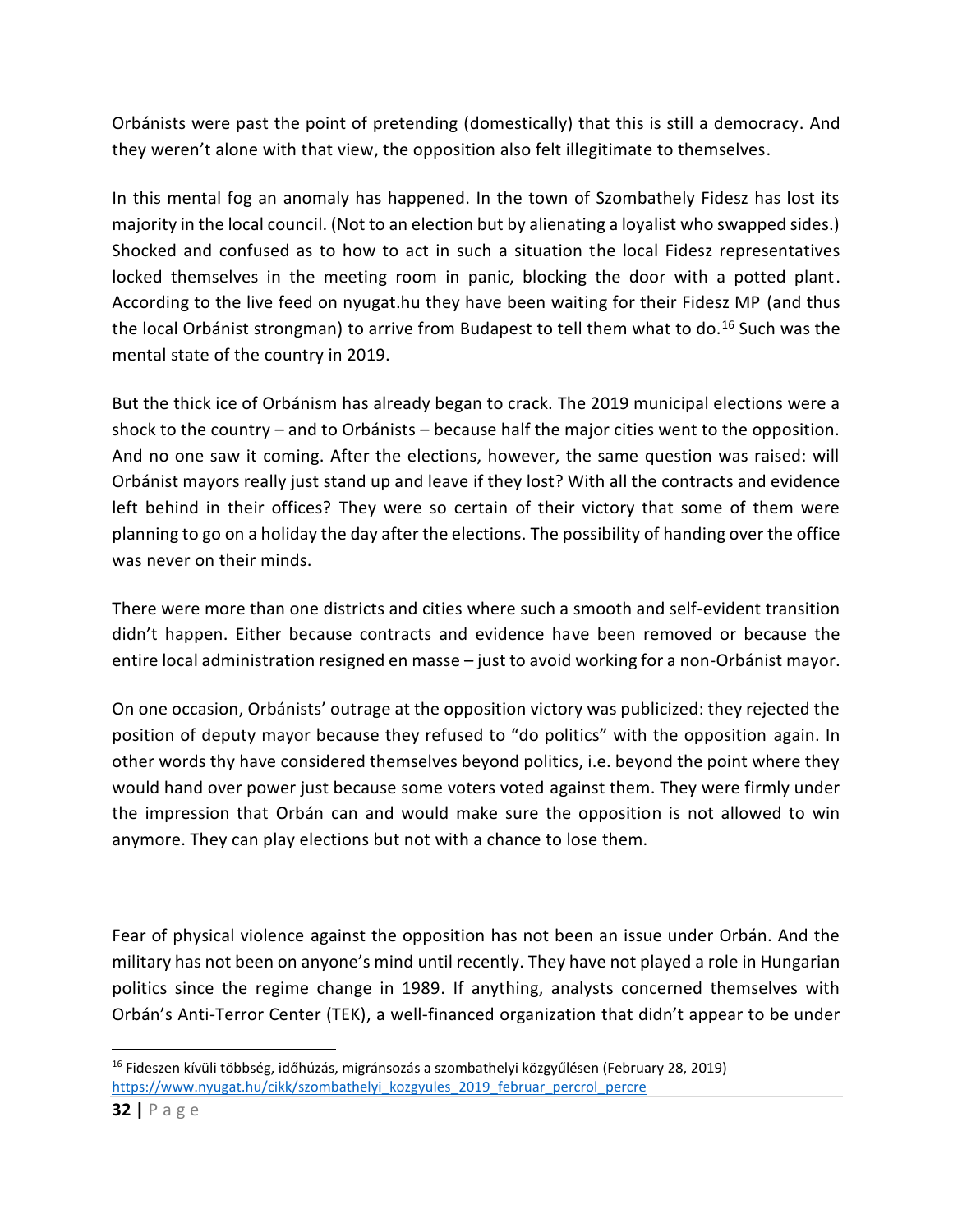any kind of jurisdiction apart from their minister – but who amassed increasingly broad, virtually unlimited powers of surveillance as early as  $2011<sup>17</sup>$  (The Pegasus scandal finally brought some attention to the limitless surveillance power of the state, but to little effect.)

Until February 2020, TEK would have been everyone's first guess when asked if Orbán's autocracy could ever turn to violence – but even that possibility was dismissed based on the fact that they haven't been known to be used for the purpose of political violence yet.

But in February 2020 the military appeared on the political scene. Military leaders appeared at Orbán's annual speech, a party event, in full uniform. Their presence there has been widely publicized. It is illegal for them to appear at party events in professional capacity, but there is no prosecution to investigate it. The media immediately started wondering what this unusual sight must mean.

The easiest explanation was that Orbán merely got a new whisperer. As his son graduated from a Hungarian military academy at first and then from Sandhurst, the proud father's interest could have been captured by military men. A new, Orbán-friendly loyalist has been appointed and money and new toys were being lavished on the boys. But the sight was still new to Hungarian politics and some have been worried that it might be a sign that Orbán will need armed help after the elections. And as police is short-staffed, underpaid and disillusioned (many of them only serve because they are not allowed to resigned at the moment), Orbán had to find another ally to restore order in case of a post-election unrest.

#### <span id="page-33-0"></span>Can the constitution be changed with a simple majority?

There are two issues that keep non-Orbánists up at night: Whether Orbán's self-cementing basic law can be replaced without a 2/3 supermajority and whether it would create a

<https://krugman.blogs.nytimes.com/2012/04/19/the-new-hungarian-secret-police/>

 $\overline{\phantom{a}}$ 

<sup>&</sup>lt;sup>17</sup> Kim Lane Scheppele, expert on Hungarian constitutional law at CEU, wrote about it on Paul Krugman's blog in The New York Times in 2012. "TEK is now the sort of secret police that any authoritarian ruler would love to have. Its powers have been added slowly but surely through a series of amendments to the police laws, pushed through the Parliament at times when it was passing hundreds of new laws and when most people, myself included, did not notice. ... "TEK can engage in secret surveillance without having to give reasons or having to get permission from anyone outside the cabinet… the requests made by a secret police unit operated by the interior minister. Since both are in the same cabinet of the same government, they are both on the same political team. … "…TEK's legal status is blurry, as some parts of its activities are authorized under the police law and others parts are authorized under the national security law. … "Moreover, TEK seems to have some powers that exceed those of both police and national security agencies, particularly in its ability to avoid judicial warrants. No other agency in the Hungarian government has both police and national security powers, and it is unclear precisely how the agency is accountable – for which functions, under what standards and to whom."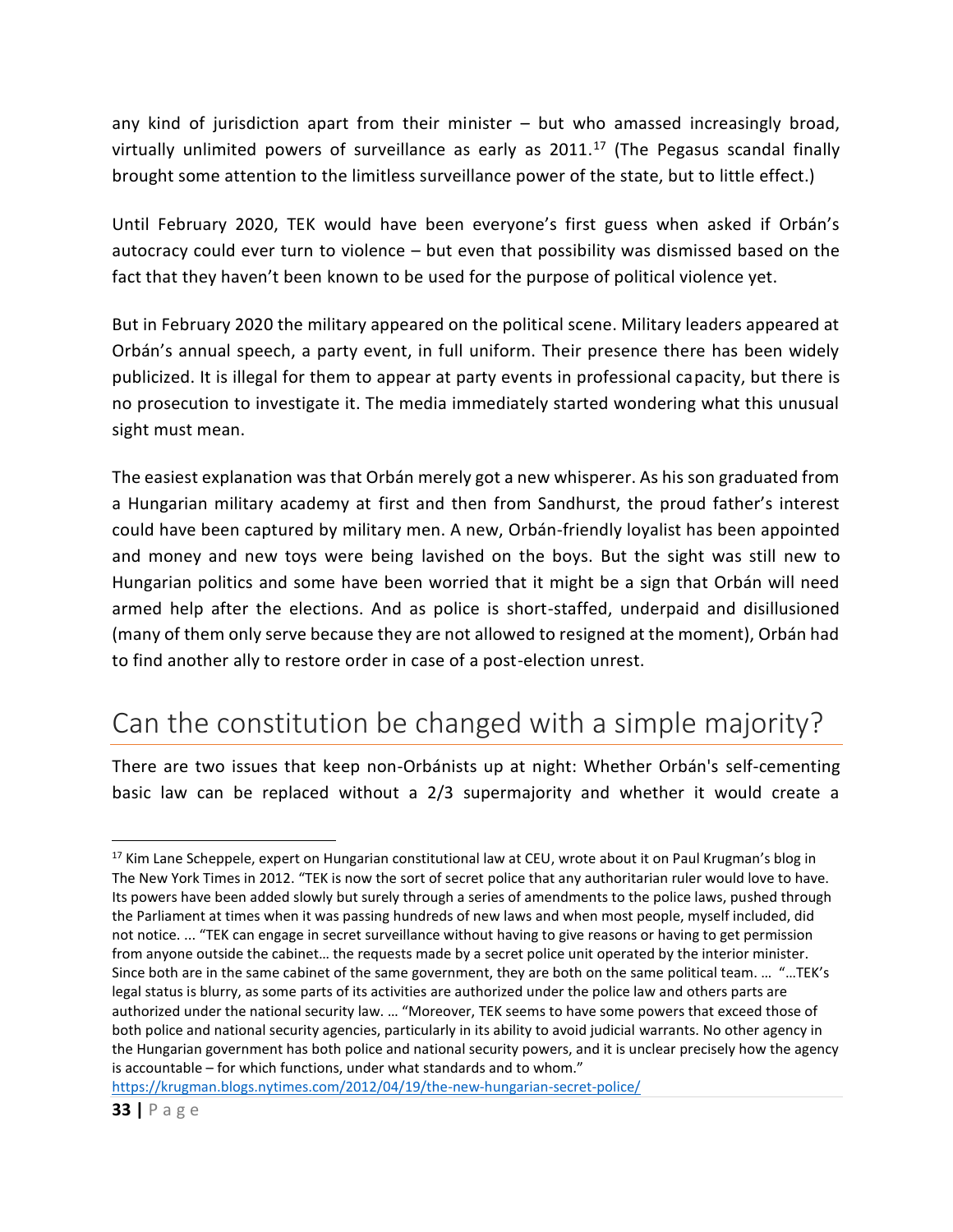"dangerous precedent" to hold Fidesz politicians and cronies accountable for corruption after they left office.

The answer to the latter is that they are perhaps looking at precedents from the wrong angle. After all, pre-1989 communist cronies have got away with their wealth and influence intact – and that created an equally dangerous precedent for today's politicians. It might be the reason they chose the path of corruption: because their predecessors ran free with their own ill-gotten wealth and they expect the same to happen. It would create a new, nouveau riche, de facto aristocracy in Hungary (they have often refer to themselves as such) with bottomless wealth and influence over future governments.

The parallels with the post-1989 privatization are especially valid as the last year of outsourcing public wealth and assets into private hands is comparable to the post-1989 privatization in volume – it is just even less accountable and less advantageous for the state and the public. There is no reason that the men who manage this wealth would interfere less with politics than their communist predecessors did after the regime change.

As of the new constitution, it is a more difficult matter. Everything Orbán ever does is technically legal, thanks to his disciplined supermajority. But this is the moment when legality and legitimacyshould be separately defined as they don't always coincide. By this logic anything can be written into law, even total surveillance without oversight. The law makes it legal – but not necessarily legitimate or democratic.

The bitter feud between legal scholars about the possibility and legal philosophy underpinnings of a simple majority constitution replacing Orbán's supermajority Basic Law is unsurprising. Some argue on the basis of previous constitutions and how those were enacted, some argue from political, other from legal philosophy point of view. There are plenty who fret that a simple majority constitution would cause a rift  $-$  and they are likely to make sure it happens. Whichever camp wins, either legal continuity or the country's governability will suffer a blow.

Of course, the opposition might also win by a supermajority.

# <span id="page-34-0"></span>SCENARIO 4/4 Opposition alliance wins by a 2/3 supermajority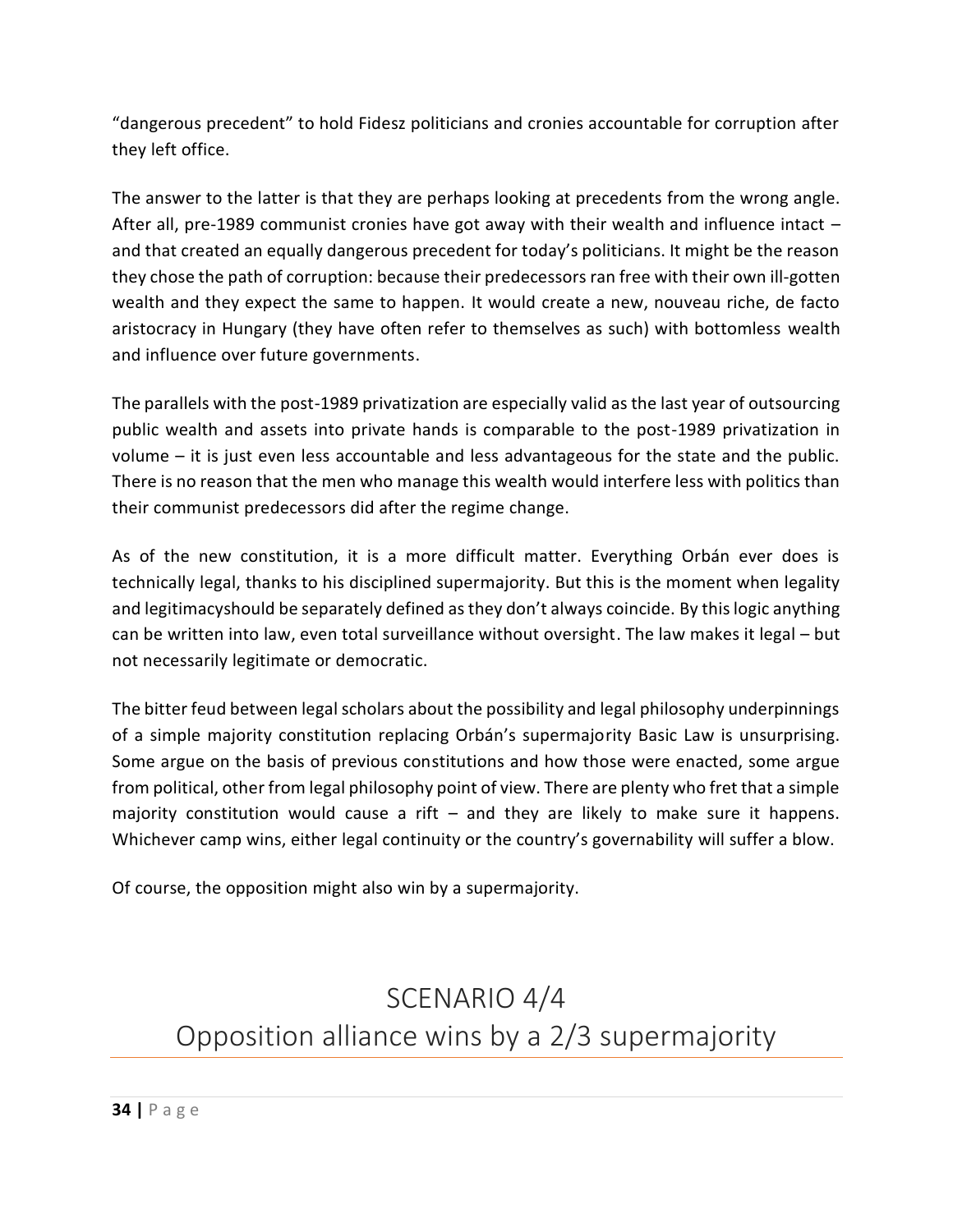*There isn't even talk about the possibility of a full-blown opposition triumph – but there should be. At the very least this scenario highlights the nature of the opposition and even Hungary's path ahead after Orbán.* 

If an opposition supermajority happens, it will be because of hiding voters. The last twelve years have made anti-government voters a hundred times more careful. Voters hiding their sympathies are not new but Hungarians have experienced an army of fake pollsters (on top of the obviously pro-government ones) with suspiciously good databases and loaded "questions" that are designed to manipulate instead of asking questions. Telling any pollster that one doesn't wish to vote for Orbán runs the risk of getting onto a list.

The other reasons for a landslide victory for the opposition alliance could be a well-timed and targeted scandal before the elections (what Orbán and his men are referring to as "foreign interference"). If the scandal hits Orbán's person, like a revelation about his private wealth, it will surprise no one, but it will send the message that he is no longer the strongest one and he is not untouchable. It would repel his followers and galvanize the opposition. A similar erosion of Orbánist voters would take place if the public got proof that Orbán is planning to leave the EU.

An opposition supermajority might also happen due to Orbán's self-dealing electoral law. It has a magnifying effect that propels a party with a mere plurality of the votes into the realm of a constitutional supermajority in parliament. But since the opposition was forced to unify, something Orbán also thought was not possible, this magnifying effect might begin to work against him. But it is not expected to happen in the view of the jilted advertising and media environment and with over a million new citizens in neighboring countries who are expected to vote for Orbán.

But if the balance tips over, it may inadvertently start to benefit his opponents. A little over 40% of the votes is enough for a two-third supermajority as long as it goes to a monolithic political entity – rather than a fragmented coalition. The election law punishes small parties and pushes the party system towards bipolarism so hard, it is a miracle they haven't teamed up yet for a two-party showdown. (Orbán has also worked on it, having mastered the so called salami-tactic against parties in the 90s, when he created a unified pole in the party system.) This might be the reason Fidesz is building up opposition entities and they created a legal opportunity and incentives for scores of fake parties to appear on the ballot sheet.

Even with a supermajority, the opposition would be an uneasy alliance of multiple parties.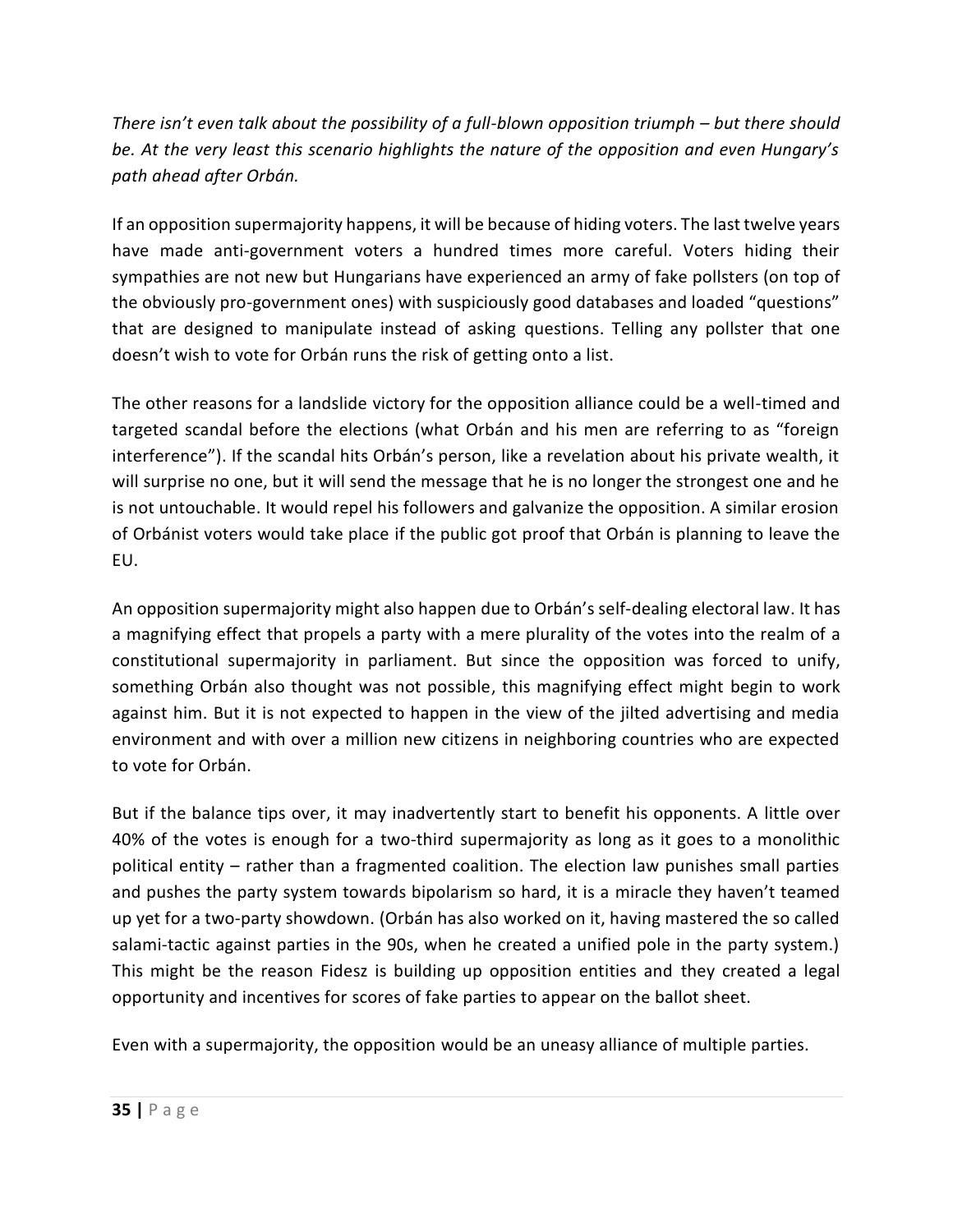The reason behind the opposition's failure to unite can be found in Fidesz' interference in opposition politics as well as opposition politicians' general incompetence and self-defeating stupidity. Also, because the opposition is still thinking in the old paradigm when one has to appeal to voters (rather than just manipulating and intimidating them), publish programs (rather than just hate targets) and deal with policies (rather than an in-the-long-run-we-areall-dead kleptocracy).

If their primaries and the aftermath is any guide to their behavior, the opposition alliance will start falling apart the day after their victory, starting with the rift between the extreme right Jobbik (that basically agrees with all of Orbán's policies minus the corruption) and the rest. Winning a supermajority would most definitely go to their heads and hungry in-fighting would commence. At the very least, these people are hungry for status and positions after a decade languishing in Orbán's hell designed for them: where not even private sector success was allowed to those who didn't align. Not that politicians have any marketable skills for the real private sector, they are mostly just hired to pull in taxpayer money or influence legislation (the latter only in non-autocracies where legislation matters).

The coalition would probably last long enough, however, to vote out Orbán's basic law, and maybe even long enough to agree on something else to replace it with, a new constitution. It would also very likely contain several checks on the ruling power  $-$  a thing Orbán removed  $$ because they don't trust each other. And that is a good thing. They would also be willing to launch investigations into a few cronies and their ill-gotten wealth.

Revenge is also a strong possibility and the general prosecutor would be quickly replaced. With him, the only thing that stood between Fidesz politicians and prosecution would be removed. Whether it means that there would be genuine investigations – or that oligarchs would have to buy their freedoms from the opposition – remains to be seen.

Beyond that, the opposition coalition is unlikely to move in lockstep and vote together on every issue like Orbán's militant supermajority does. Instead, endless policy debates would ensue. Which is to say, democracy would ensue. After experiencing the damaging effect of a militant supermajority without internal debates (at least not on policy) one must appreciate the way debating parties keep each other in check. Which is to say they are slow and less "effective". But Hungary should put the cult of effectiveness to the rest. It is a synonym for strongmen and autocracy. A continuously debating coalition would not only be a welcome development, it may be necessary for an entire generation to be able to see democratic politics for the first time.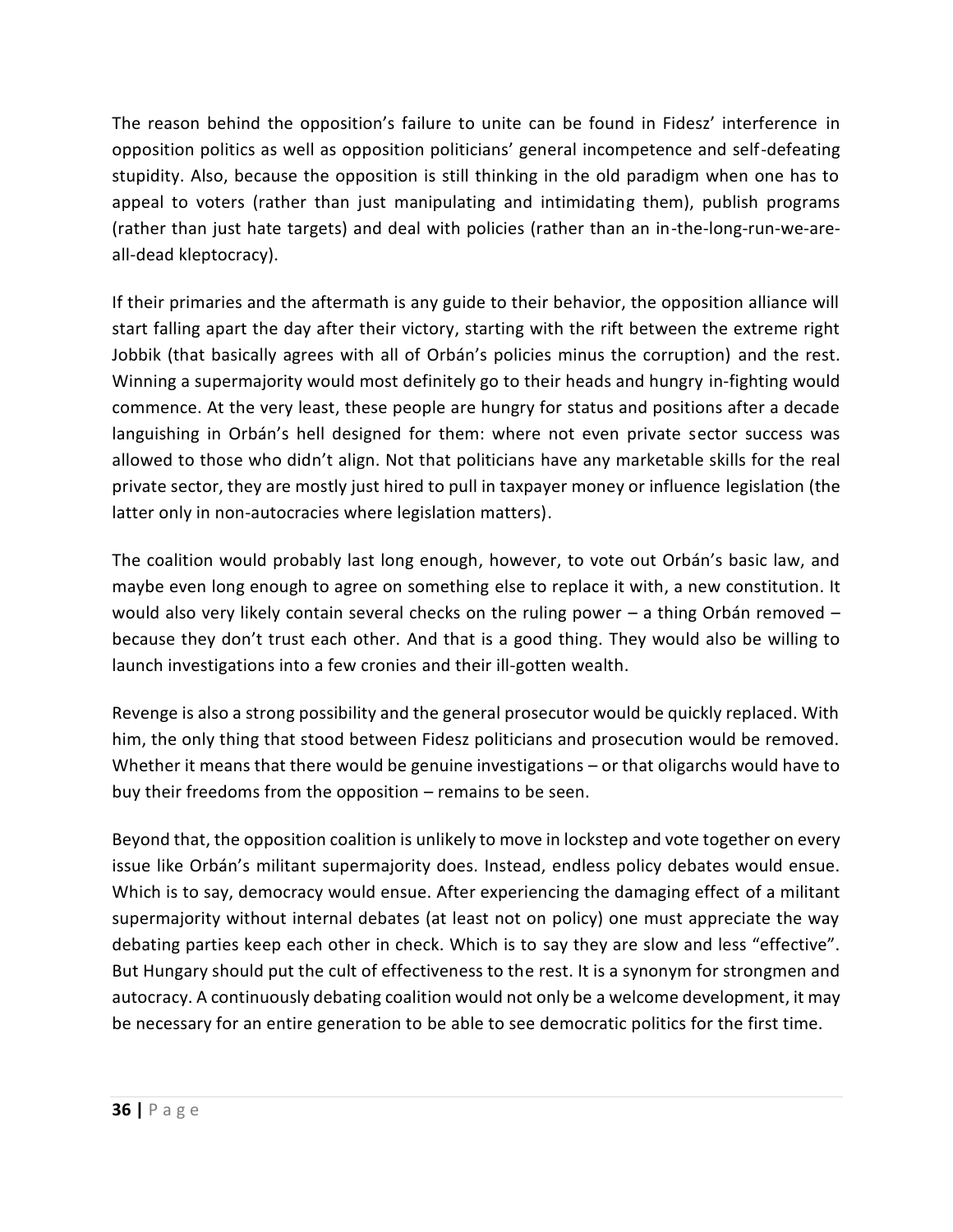The biggest story is what would happen to Fidesz if a supermajority for the opposition would materialize (if it would be allowed to happen). Would protests be likely?

The chance of Fidesz politicians supporting violent protests would be lower due to higher legitimacy of the opposition triumph – but only among those who 1) believe the results and/or 2) still care about election results. The militant core of Orbánist sympathizers would refuse to believe any result that is not to their liking – or pretend they don't believe it because they really don't care. If the events of the autumn of 2006 are any guide – and those are promoted and lionized by Orbán at every turn – there could be violent protests denying the election results.

Orbán's position within his party would probably remain solid – if there was no contest before 2010, there shouldn't be any now. At any rate, all the old, big names are now sidelined, only Orbán remained from the old generation. Behind him there are only weightless executioners. A few names regularly emerge as potential successors but without a major blow to Orbán's person they couldn't take over the party.<sup>18</sup> Orbán would easily return in four years, even if the opposition would now win.

 $\overline{a}$ 

 $18$  Even if Orbán disappeared they could not keep the party together any longer and there would be a rearrangement on the "political right" (a misnomer in this case).